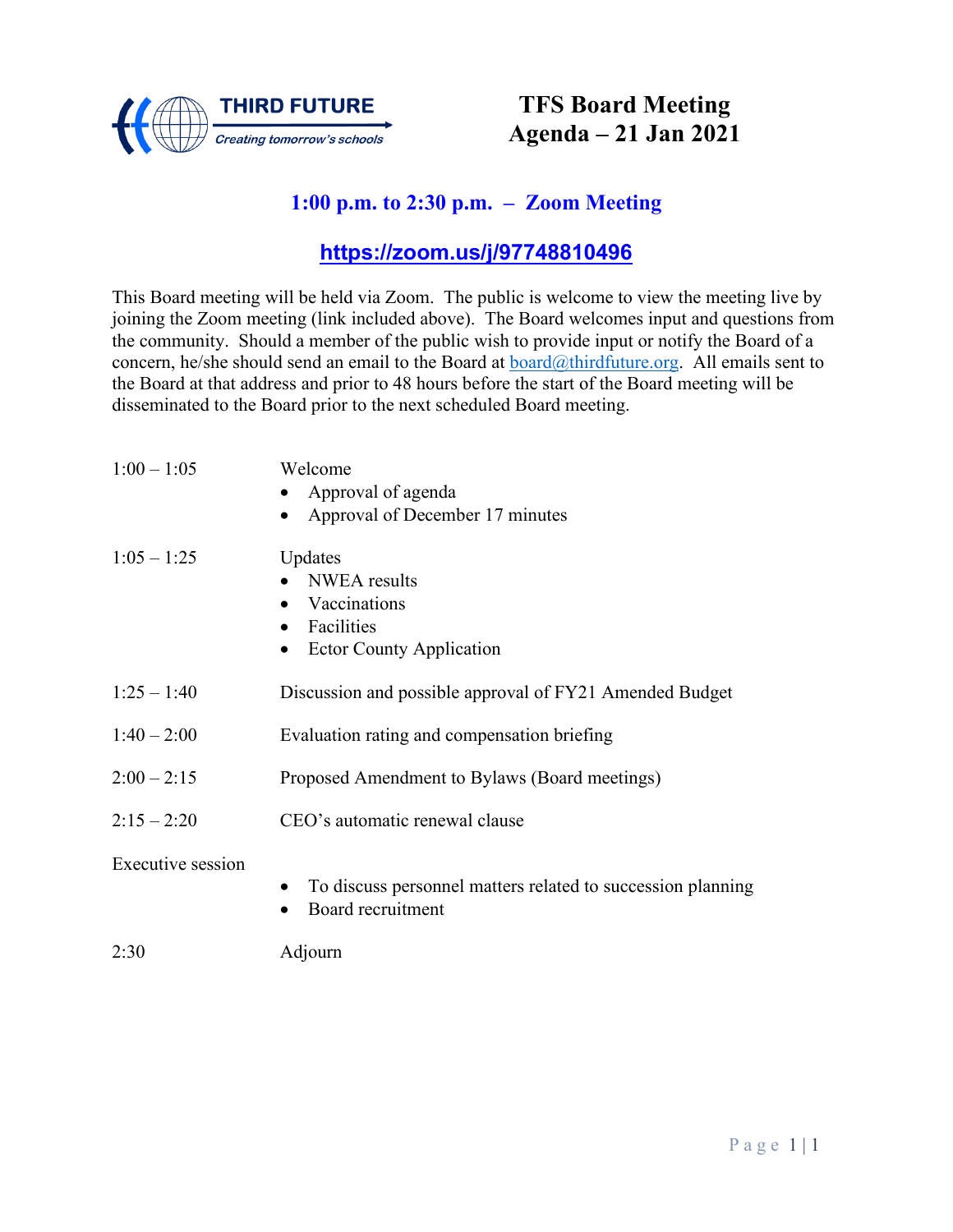

## **TFS Board Meeting Minutes – 21 Jan 2021**

## **1:00 p.m. to 2:30 p.m. – Zoom Meeting**

### **[https://zoom.us/j/97748810496](about:blank)**

This Board meeting will be held via Zoom. The public is welcome to view the meeting live by joining the Zoom meeting (link included above). The Board welcomes input and questions from the community. Should a member of the public wish to provide input or notify the Board of a concern, he/she should send an email to the Board at [board@thirdfuture.org.](about:blank) All emails sent to the Board at that address and prior to 48 hours before the start of the Board meeting will be disseminated to the Board prior to the next scheduled Board meeting.

*Attendance:* Rachel Trice, Jen Seward-Miller, Mari Lindimore, Kim Sanchez, Pat Mills, Jessica Lopez, Angela Perea, Michele Moore, Mike Miles, Zach Craddock

- 1:00 1:05 Welcome-call to order at 1:06
	- Approval of agenda
		- $\circ$  Motion by Trice,  $2<sup>nd</sup>$  by Lindimore, all approved
	- Approval of December 17 minutes
		- $\circ$  Motion by Trice, 2<sup>nd</sup> by Sanchez, all approved

#### 1:05 – 1:25 Updates

- NWEA results
	- o Mr. Miles presented MOY data for all schools. Current data shows that all TFS schools are on track to achieve 1.5 years of growth this academic year.
- Vaccinations
	- o Mr. Miles provided an overview of current vaccination updates and estimated timeline for teachers to be able to receive the vaccine and locations. Jessica Lopez is working with multiple providers in the area to put our teachers at the top of the list. Current plans are to require all staff members to receive the vaccination prior to August, allowing for medical and religious exemptions. This language will be a part of their 21-22 employment contracts.
- Facilities
	- o Jessica Lopez updated the board on current facility projects underway and future renovations/construction that are under consideration to include: Roofing at C3 is complete, Outdoor play area is delayed one week at C3, West Campus renovations/HVAC is complete.
- Ector County Application
	- o Michele Moore discussed current information on the application to Ector County ISD and provided information on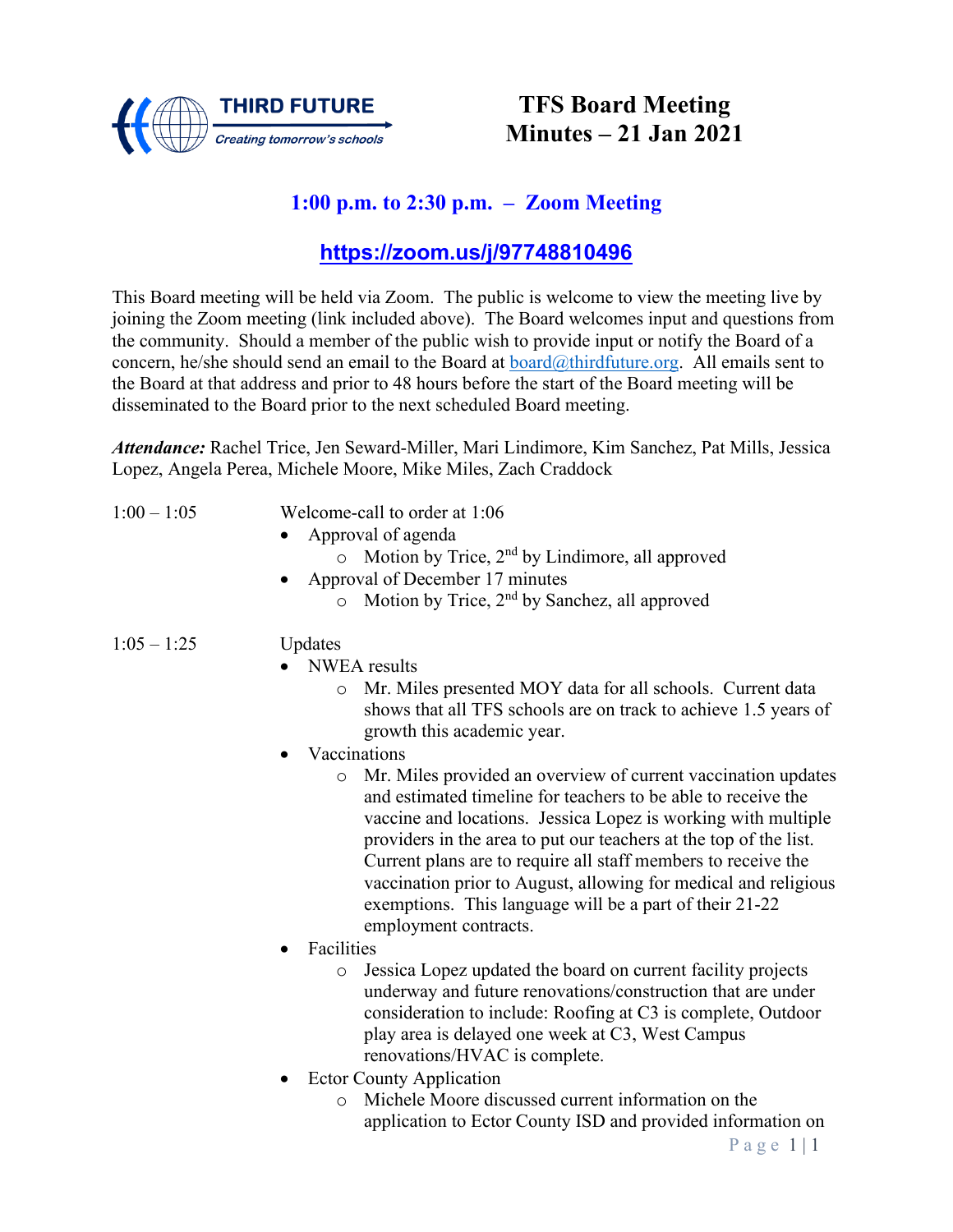the timeline/next steps regarding an additional campus next year. TFS will present to the Ector County ISD board on Feb. 9.

- 1:25 1:40 Discussion and possible approval of FY21 Amended Budget-Mrs. Perea briefed the board on the amended budget and required board signatures to certify the budget wit our authorizers. Brief discussion occurred on any amendments that the Finance Committee reviewed and approved. Mrs. Seward-Miller ran through specific items included in the amended budget. Most additional needs were in staffing and technology. Motion to approve the amended budget (and using beginning balance funds) as presented by Mills, 2<sup>nd</sup> by Seward-Miller, all approved.
- 1:40 2:00 Evaluation rating and compensation briefing-Mr. Miles updated the board on a revised compensation plan that might go into effect during the 22-23 school year. The board will be provided a thorough briefing at a future meeting.
- 2:00 2:15 Proposed Amendment to Bylaws (Board meetings)-Mr. Miles briefly reviewed amended bylaw requested by CSI. This new bylaw allows board members to meet virtually for board members. The second part refers to public comment and the need for the public to submit requests 48 hours prior to the board meeting. Motion to approve by Trice, 2<sup>nd</sup> by Sanchez, all approved.
- 2:15 2:20 CEO's automatic renewal clause-Mr. Miles reminded the board of their duty to notify the CEO of contract renewal and the automatic renewal clause as stated in his contract.

Executive session-Motion by Trice, 2nd by Lindimore, all approved, entered at 2:42

- To discuss personnel matters related to succession planning
- Board recruitment
- Exited at 2:57

2:30 Adjourned at 2:58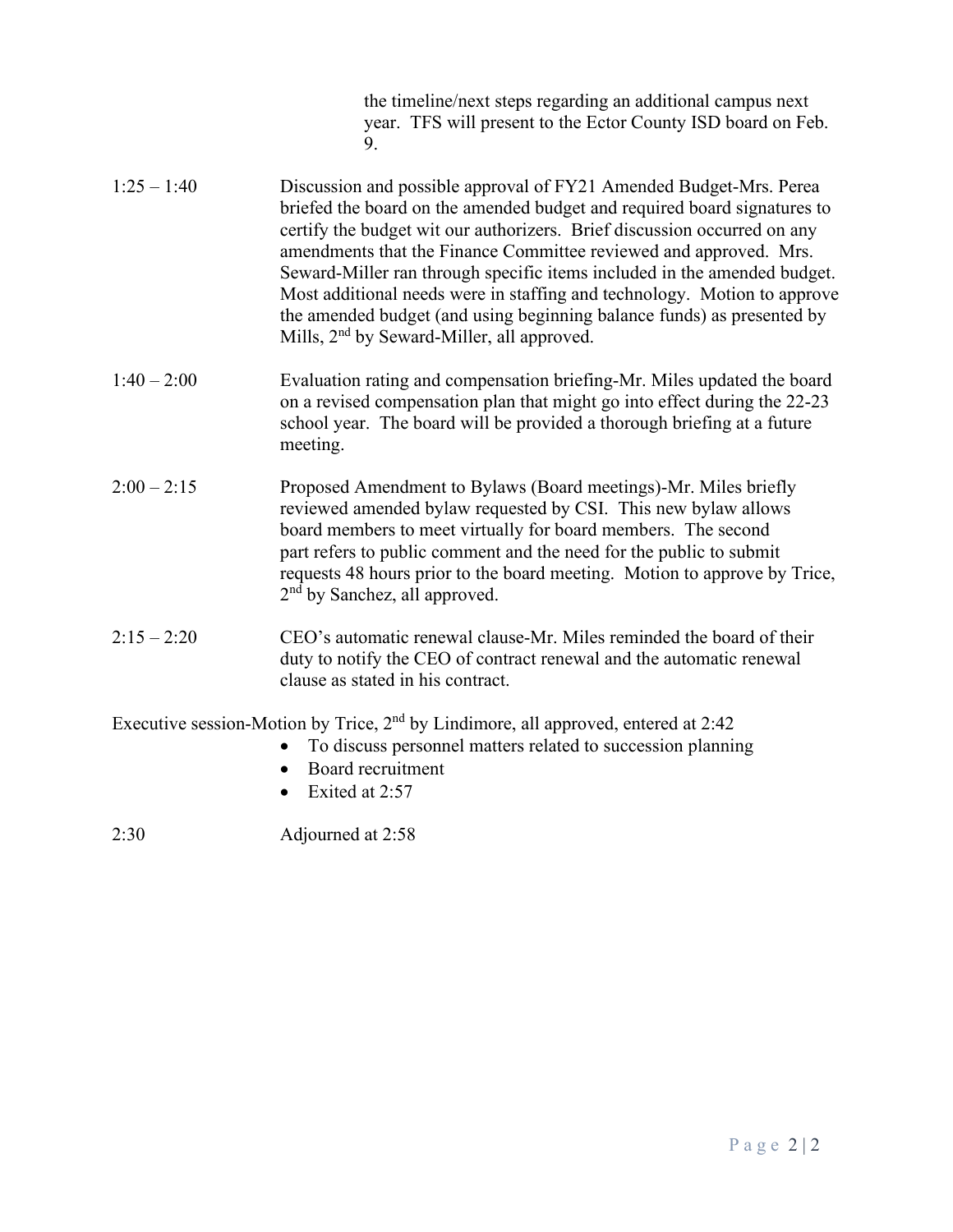

## **TFS Board Meeting – Ad Hoc Agenda – 29 Jan 2021**

### **9:30 a.m. to 10:00 a.m. – Zoom Meeting**

#### **<https://zoom.us/j/2374318868?pwd=aElwNDZ0SDlRZ1BHV0wzSGpFUmp3UT09>**

| $9:30 - 9:35$ | Welcome<br>• Approval of agenda                                            |
|---------------|----------------------------------------------------------------------------|
| $9:35-9:45$   | Budget adjustments<br>• Action item to approve budget adjustment documents |
| 9:45          | Adjourn                                                                    |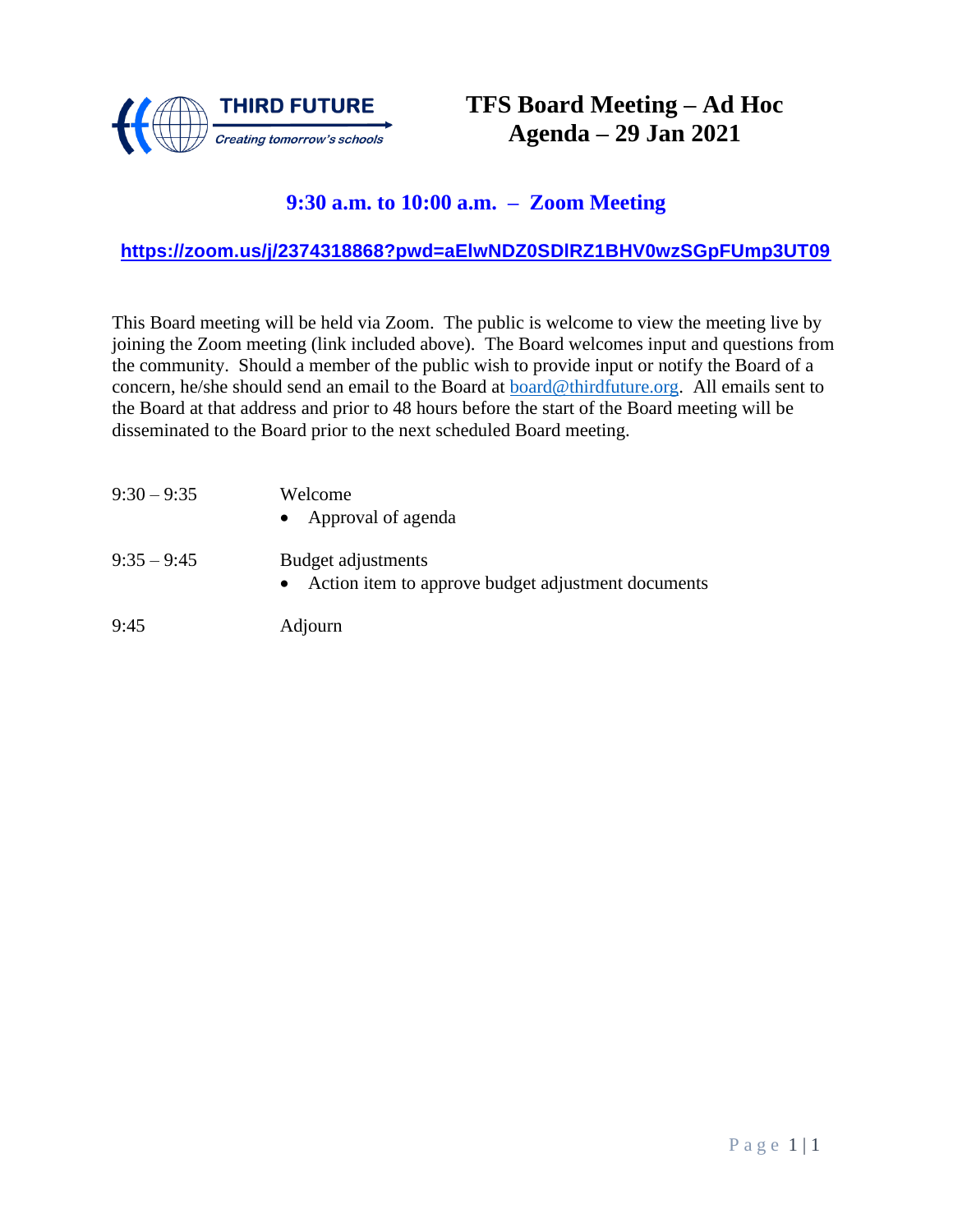

# **TFS Ad Hoc Board Meeting 29 Jan 2021**

| $9:30 - 9:35$ am | In attendance were Mike Miles, Rachel Ngola-Trice, Michele Moore,<br>Zach Craddock, Angela Perea, Mary Lindimore, Patrick Mills, Kimberly<br>Cawthorn, Jessica Lopez and Jennifer Sward-Miller. |
|------------------|-------------------------------------------------------------------------------------------------------------------------------------------------------------------------------------------------|
|                  | The purpose of the ad hoc TFS board meeting was to approve changes to<br>the FY 21 budget.                                                                                                      |
| $9:35 - 9:45$    | After a discussion, there was a motion to approve the following changes to<br>the FY21 Amended Budgets:                                                                                         |
|                  | Coperni $2$ – decrease the beginning balance by \$431,514 and<br>increase the Transfer To/From Other Sources by \$431,514; there is<br>no change to the fund balance,                           |
|                  | • Coperni $3$ – decrease the beginning balance by \$737,581 and<br>increase the Transfer To/From Other Sources by \$737,581; there is<br>no change to the fund balance, and                     |
|                  | $AAL$ – increase the beginning balance by \$1,191,230 and decrease<br>$\bullet$<br>the Transfer To/From Other Sources by \$1,191,230; there is no<br>change to the fund balance.                |
|                  | All members voted to approve the changes to the FY21 amended budgets.                                                                                                                           |
| 9:45             | Adjourn                                                                                                                                                                                         |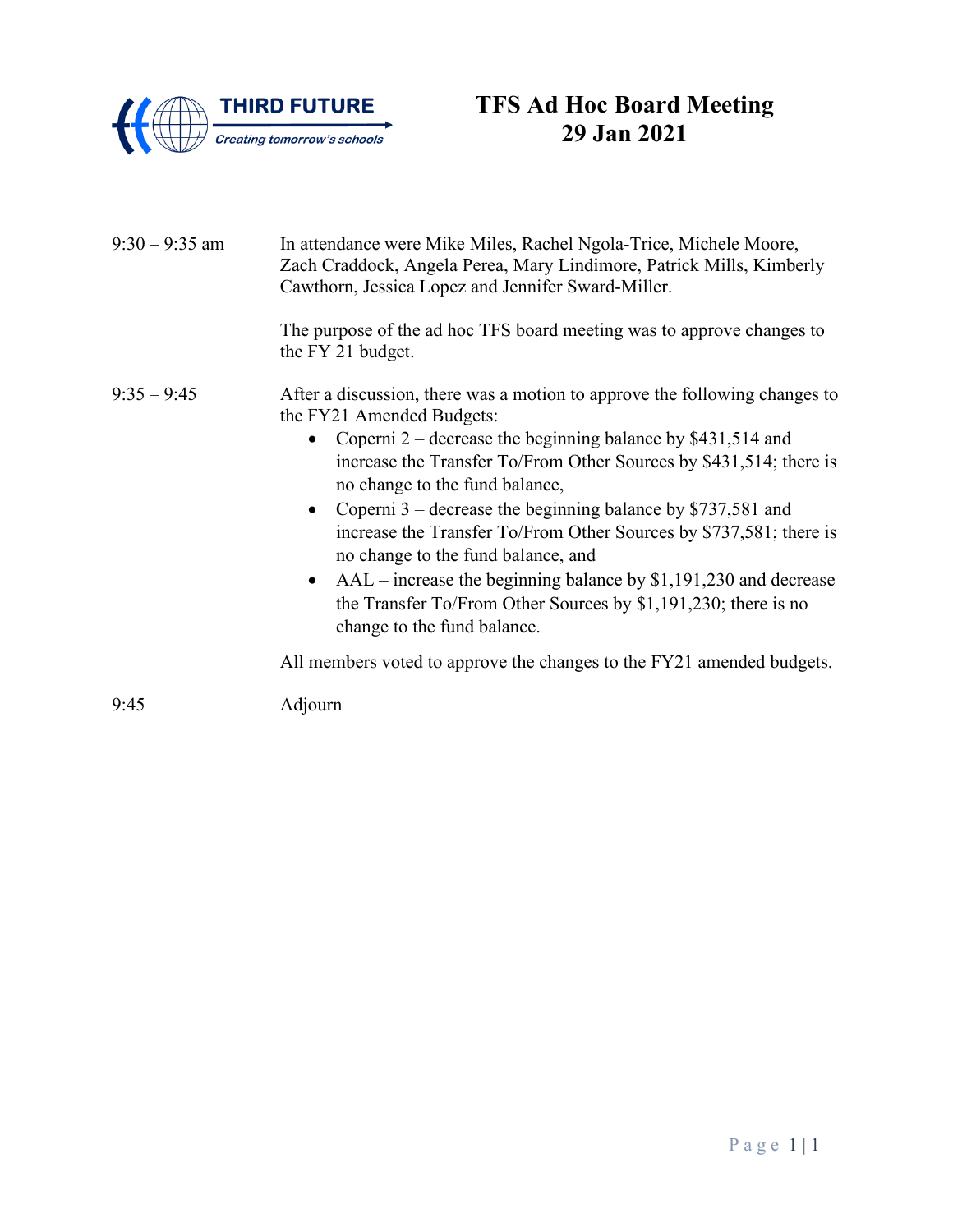

## **TFS Board Meeting Agenda – 18 Feb 2021**

### **1:00 p.m. to 2:30 p.m. – Zoom Meeting**

### **<https://zoom.us/j/98611507693>**

| $1:00 - 1:05$ | Welcome<br>Approval of agenda<br>Approval of Jan 21 and Jan 29 minutes<br>$\bullet$                                                                       |
|---------------|-----------------------------------------------------------------------------------------------------------------------------------------------------------|
| $1:05 - 1:15$ | Selection of Board officers (President, Vice President,<br>Treasurer/Secretary)                                                                           |
| $1:15 - 1:35$ | Discussion of CSI accreditation contracts<br>• Accreditation contracts<br>• C2's enrollment goals and financial future                                    |
| $1:35 - 1:45$ | Review of fall climate surveys                                                                                                                            |
| $1:45 - 1:55$ | Finance committee update                                                                                                                                  |
| $1:55 - 2:10$ | Review of compensation plan tied to evaluation ratings                                                                                                    |
| $2:10 - 2:30$ | Updates<br>Sam Houston achievement<br><b>Ector County application</b><br>Org chart<br>School Accountability Committees<br>• Vaccinations<br>Fifth Quarter |
| 2:30          | Adjourn                                                                                                                                                   |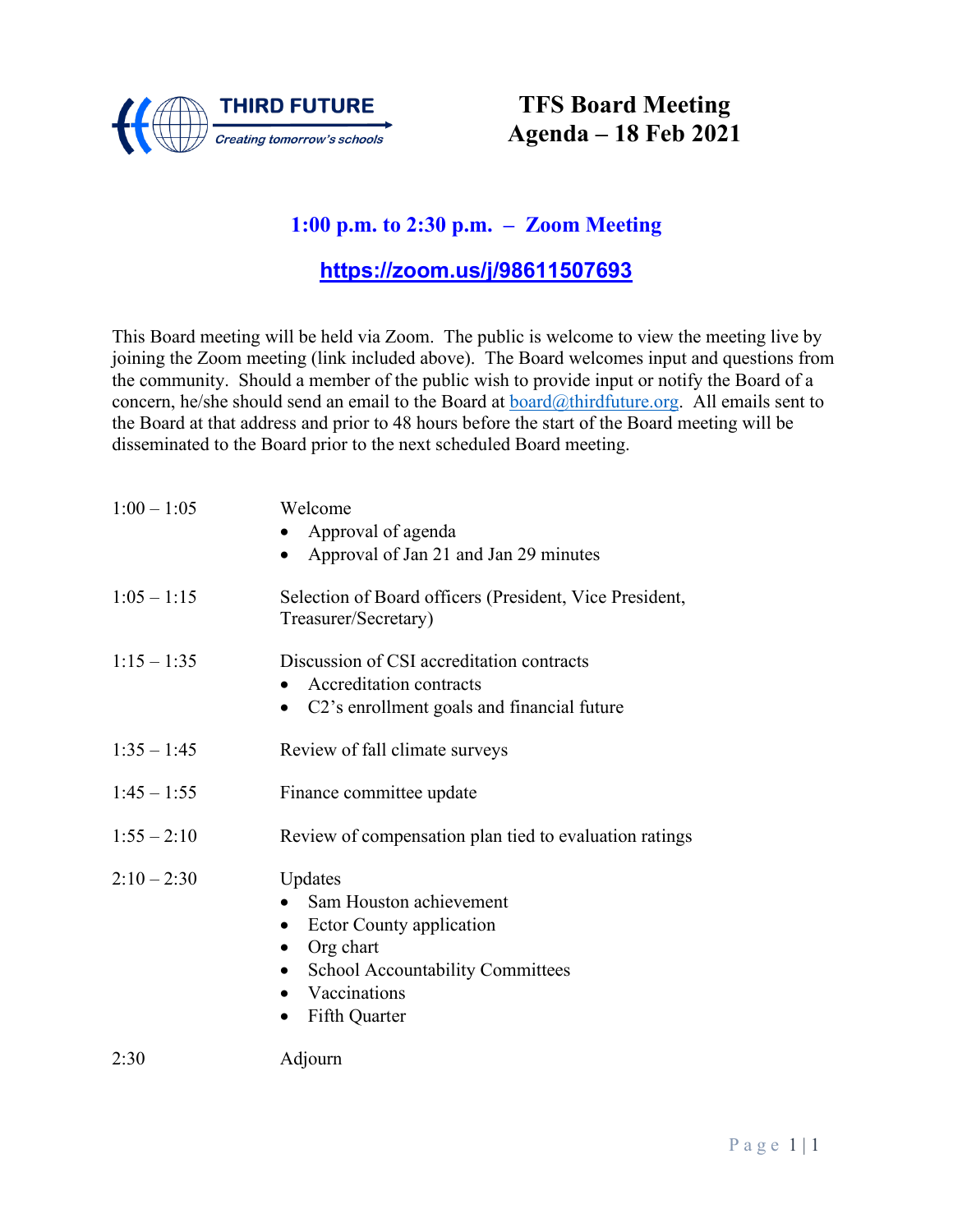

## **TFS Board Meeting Minutes – 18 Feb 2021**

### **1:00 p.m. to 2:30 p.m. – Zoom Meeting**

### **[https://zoom.us/j/98611507693](about:blank)**

This Board meeting will be held via Zoom. The public is welcome to view the meeting live by joining the Zoom meeting (link included above). The Board welcomes input and questions from the community. Should a member of the public wish to provide input or notify the Board of a concern, he/she should send an email to the Board at [board@thirdfuture.org.](about:blank) All emails sent to the Board at that address and prior to 48 hours before the start of the Board meeting will be disseminated to the Board prior to the next scheduled Board meeting.

Attendance: Jenn Seward Miller, Rachel Trice, Kim Sanchez, Mary Lindimore, Michele Moore, Angela Perea, Jessica Lopez, Mike Miles, Zach Craddock

| $1:00 - 1:05$ | Welcome-called to order at 1:04<br>Approval of agenda<br>Agenda amended to take out January 29 minutes<br>$\circ$<br>Motion by Trice, 2 <sup>nd</sup> by Lindimore, all approved<br>$\circ$<br>Approval of Jan 21<br>$\circ$ Motion by Trice, 2 <sup>nd</sup> by Lindimore, all approved                                                                                                                                                                                                                                                                                                                                                                                                                                                                                                                                                                                                                                |
|---------------|-------------------------------------------------------------------------------------------------------------------------------------------------------------------------------------------------------------------------------------------------------------------------------------------------------------------------------------------------------------------------------------------------------------------------------------------------------------------------------------------------------------------------------------------------------------------------------------------------------------------------------------------------------------------------------------------------------------------------------------------------------------------------------------------------------------------------------------------------------------------------------------------------------------------------|
| $1:05 - 1:15$ | Selection of Board officers (President, Vice President,<br>Treasurer/Secretary)-Mrs. Jenn Seward Miller selected as President, Kim<br>Sanchez selected to remain as Vice President, Patrick Mills selected to<br>remain as Treasurer/Secretary                                                                                                                                                                                                                                                                                                                                                                                                                                                                                                                                                                                                                                                                          |
| $1:15 - 1:35$ | Discussion of CSI accreditation contracts<br>Accreditation contracts<br>Mr. Miles briefed the board on updated and renewed<br>$\circ$<br>accreditation contracts that align with CSI's metrics for<br>approval. Both C2 and C3 received updated contracts, they<br>have been signed, and sent to CSI. Each school's ranking was<br>reduced due to the failure to meet Tabor regulations last year.<br>• C2's enrollment goals and financial future<br>Updated the board on current registration and enrollment rates<br>$\circ$<br>at Coperni 2. Discussion also took place on long term<br>enrollment numbers needed in order to be self-sufficient. That<br>number is estimated to be 320 at this current time. Current<br>goal for enrollment is 275 for the 21-22 school year. Staffing<br>contingency plans are in place with metrics and deadlines<br>throughout the Spring student recruitment season. Financial |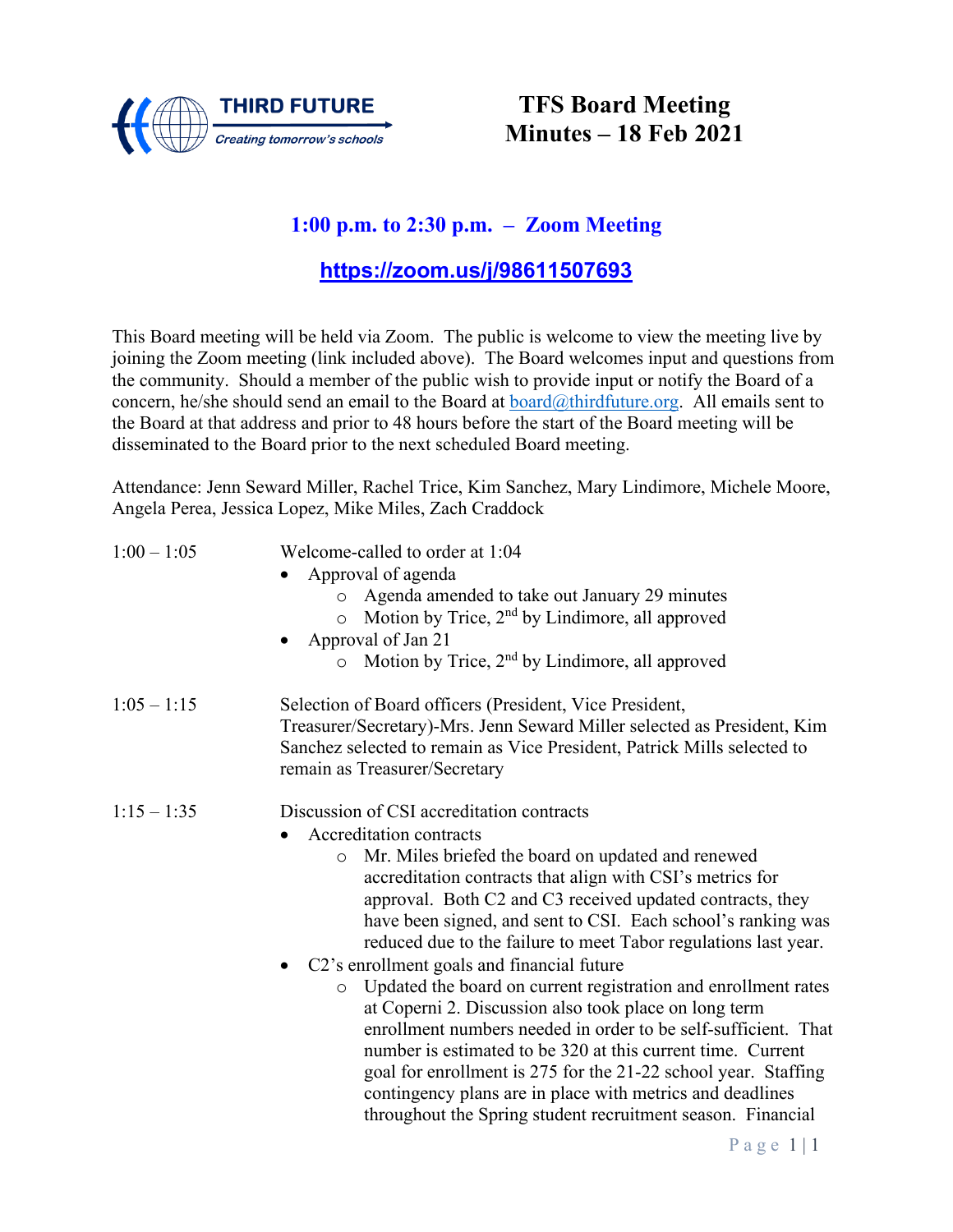contingency plans are also being developed and discussed for presentation to the board

- 1:35 1:45 Review of fall climate surveys-Zach Craddock reviewed the Winter Climate surveys for all four campuses. Specific attention was given to AAL and the coaching that is currently in place. All schools will administer the survey again in May of 2021
- 1:45 1:55 Finance committee update-Mrs. Miller gave the board an update on the Committee's work and will provide the board with a financial update in the March meeting that will summarize finances from January and February
- 1:55 2:10 Review of compensation plan tied to evaluation ratings-Mr. Miles provided the board with the recommended compensation plan for TFS- Colorado and the changes this would bring. Recommended plan aligns with TFS long term vision and core beliefs
- 2:10 2:30 Updates
	- Sam Houston achievement
		- o Mr. Miles reviewed NWEA MAP data for Sam Houston. This achievement data is from the middle of the year assessment. Current progress shows that Sam Houston is on track to gain well over one year's growth
	- Ector County application
		- o Michele Moore gave the board an update on the Ector ISD 1882 application. She anticipates entering into negations for a contract with Ector College Prep Success Academy next week
	- Org chart
		- o Mr. Miles provided the board with an update organization chart that shows additional hires that will occur after July 1, 2021
	- School Accountability Committees
		- o Zach Craddock reported to the board that all Colorado schools will have SACs in place for the 21-22 school year
	- Vaccinations
		- o Jessica Lopez briefed the board on current vaccination efforts and providers serving our schools across the Network. Vaccinations are not required this year but will be as part of their contract for the 21-22 school year. Religious and medical exemptions will be provided in requirements with the law. Mr. Miles will continue to consult with legal council on specific language of the regulation
	- Fifth Quarter
		- o Staff has been briefed on Fifth Quarter progress. Logistics and work are currently underway on staffing, registrations, and instructional design. Fifth Quarter will be held at AAL,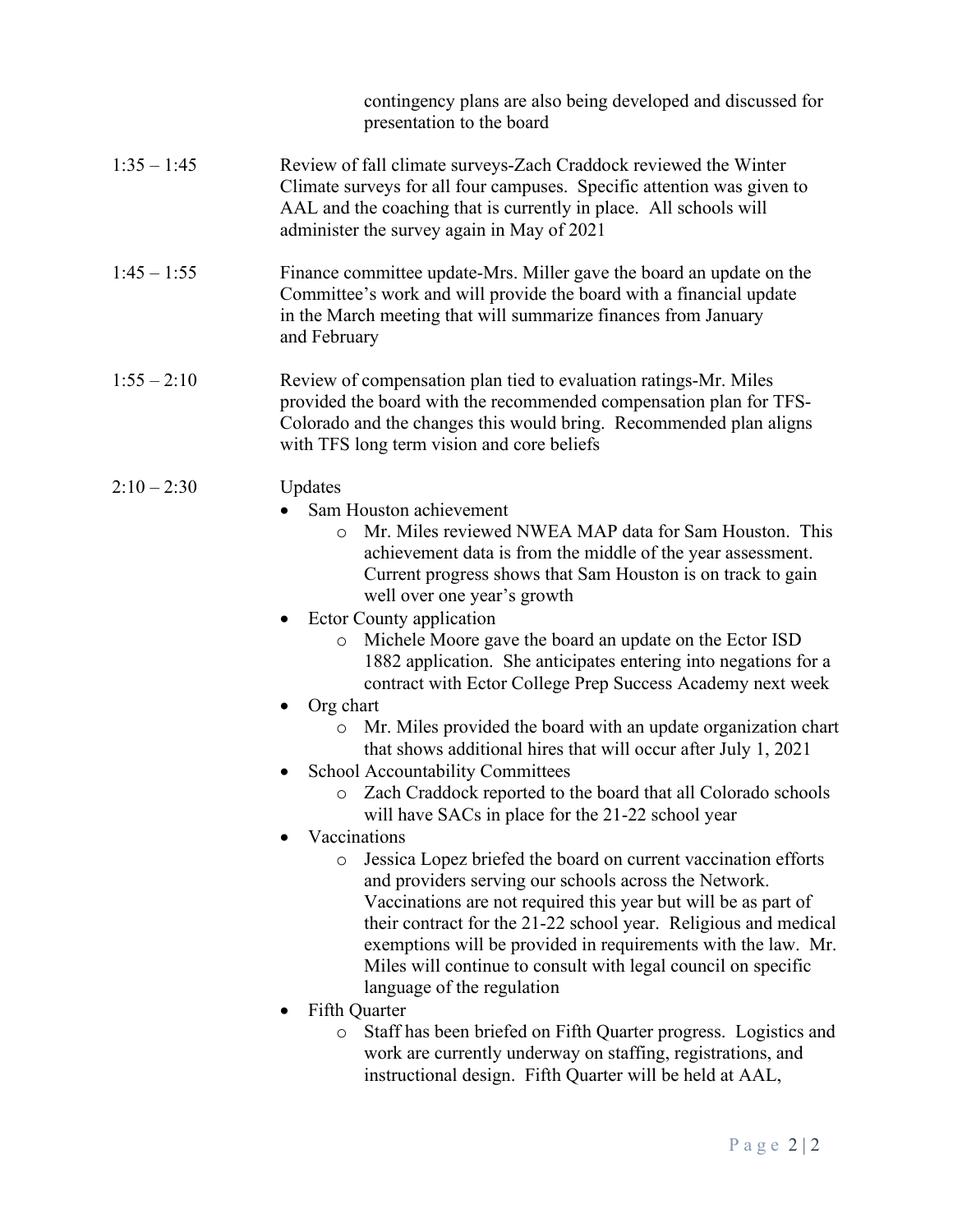Coperni 3, Sam Houston, and possibly Ector Middle if approved by Ector County ISD

2:30 Adjourn-meeting adjourned at 3:05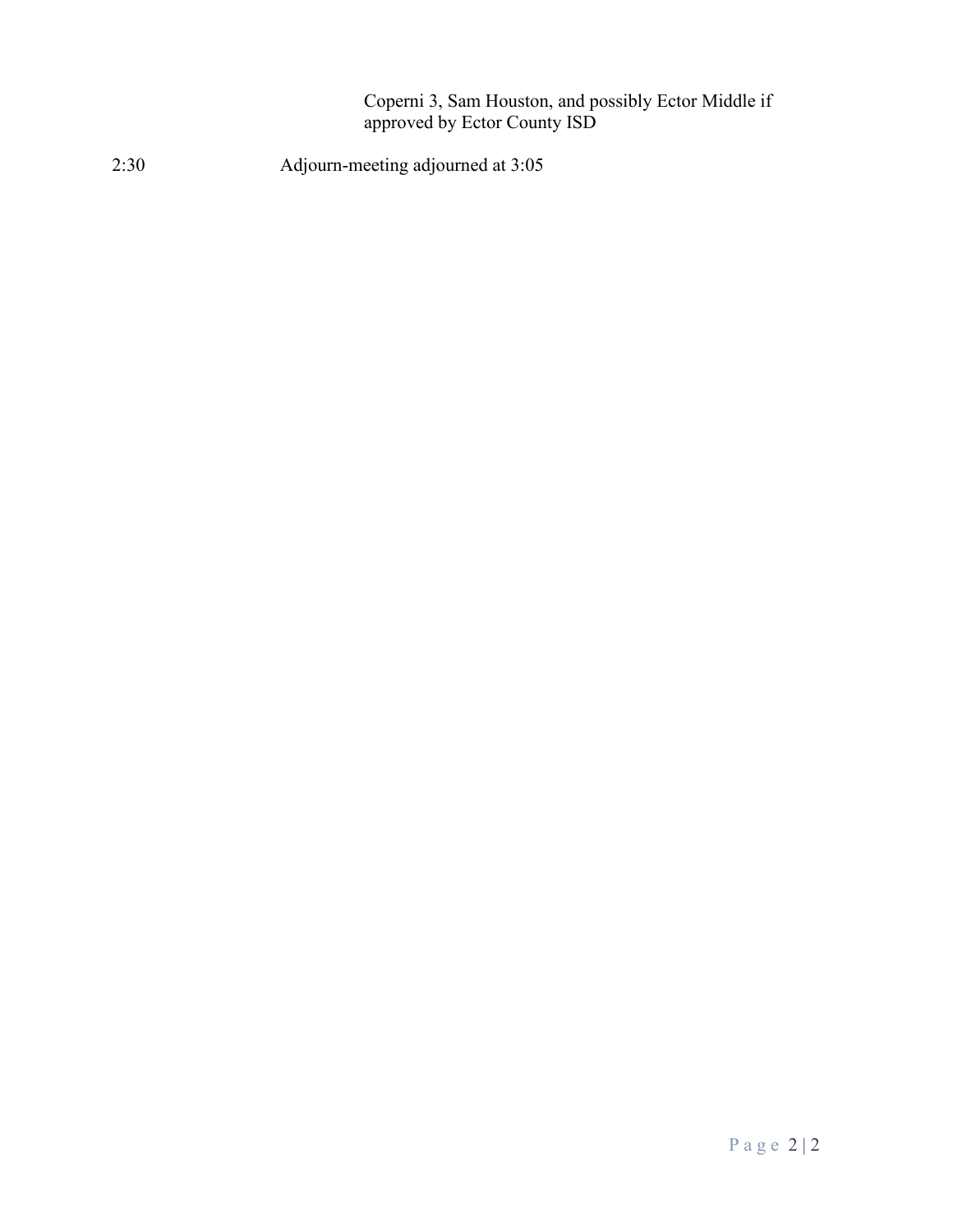

## **TFS Board Meeting Agenda – 18 Mar 2021**

### **1:00 p.m. to 2:30 p.m. – Zoom Meeting**

### **<https://zoom.us/j/97295149400>**

| $1:00 - 1:05$ | Welcome<br>Approval of agenda<br>Approval of Jan 29 and Feb 18 minutes                                                                     |
|---------------|--------------------------------------------------------------------------------------------------------------------------------------------|
| $1:05 - 1:15$ | Update on instruction and student progress                                                                                                 |
| $1:15 - 1:35$ | Presentation on Dyad Concept                                                                                                               |
| $1:35 - 1:45$ | Finance committee update                                                                                                                   |
| $1:45 - 2:10$ | Updates<br>CCSI review of Coperni 3<br><b>Ector County application</b><br>Vaccinations<br><b>Fifth Quarter</b><br>Enrollment<br>Facilities |
| 2:10          | Adjourn                                                                                                                                    |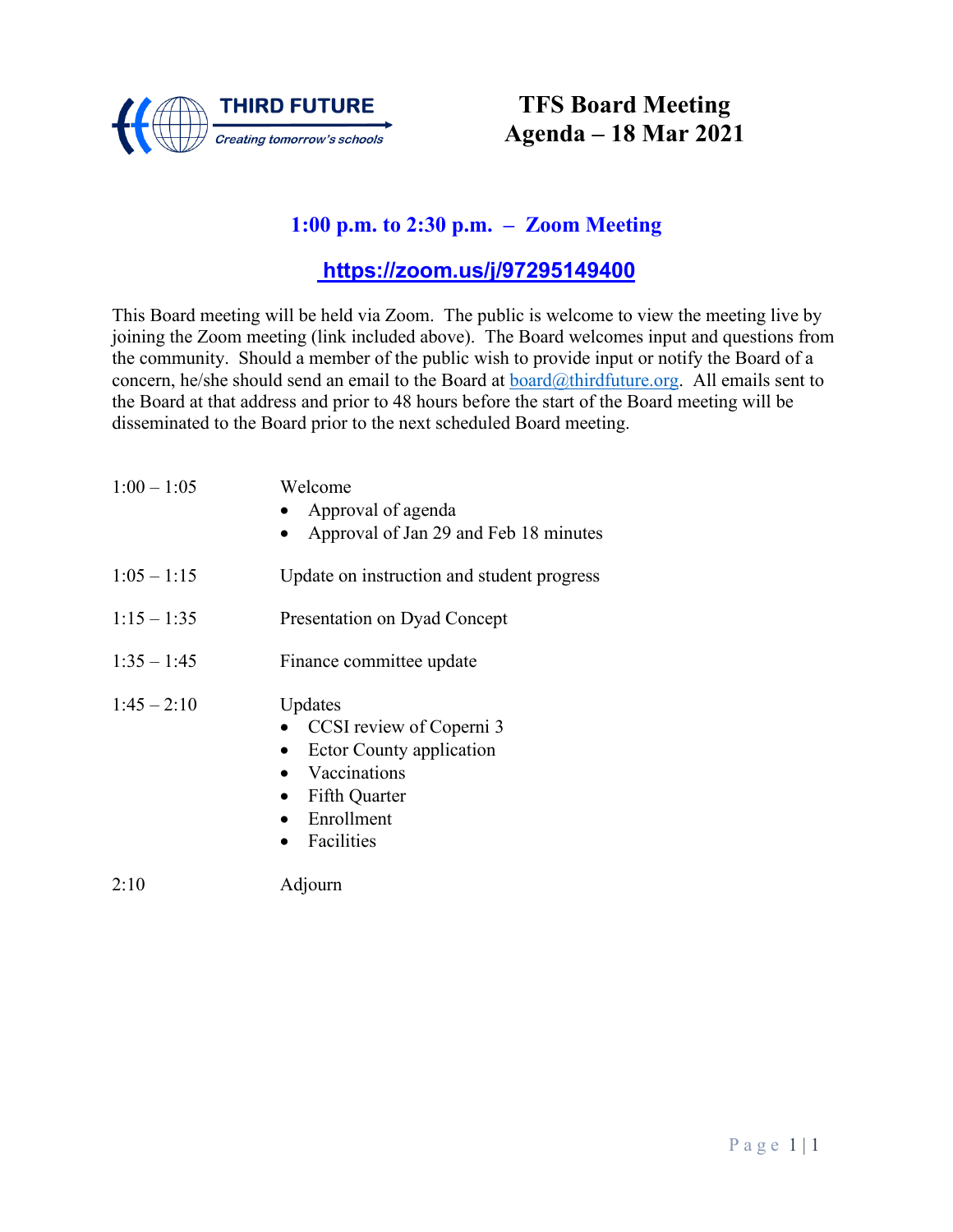

## **TFS Board Meeting Minutes – 18 Mar 2021**

## **1:00 p.m. to 2:30 p.m. – Zoom Meeting**

# **[https://zoom.us/j/97295149400](about:blank)**

| $1:00 - 1:05$ | Welcome<br>Motion to Approve the agenda, all voted to approve.<br>Motion to Approve the Jan 29 Ad Hoc and Feb 18 meeting minutes, all<br>voted to approve.                                                                                                                                                                                                                                                                                        |  |  |
|---------------|---------------------------------------------------------------------------------------------------------------------------------------------------------------------------------------------------------------------------------------------------------------------------------------------------------------------------------------------------------------------------------------------------------------------------------------------------|--|--|
| $1:05 - 1:15$ | Zach Craddock provide an update on instruction, and student reviews and<br>overall student progress.                                                                                                                                                                                                                                                                                                                                              |  |  |
| $1:15 - 1:45$ | Michele Moore provided a presentation on Dyad Concept. The Brief<br>should be filed with the meeting minutes.                                                                                                                                                                                                                                                                                                                                     |  |  |
| $1:45 - 1:50$ | Jennifer Sward Miller provided a Finance Committee update.                                                                                                                                                                                                                                                                                                                                                                                        |  |  |
| $1:45 - 2:15$ | Updates<br>CCSI review of Coperni 3provided by Mr. Craddock<br>Ector County application provided my Mr. Miles<br>Vaccinations provided by Mrs. Lopez<br>Fifth Quarter provided by Mr. Miles<br>Enrollment provided by Mr. Craddock and Mr. Miles.<br>Facilities provided by Mr. Miles and Mrs. Lopez<br>$\bullet$<br>Mr. Miles commented that the vision is coming to fruition. The data<br>$\bullet$<br>are validating that the TFS model works. |  |  |
| 2:15          | Adjourn                                                                                                                                                                                                                                                                                                                                                                                                                                           |  |  |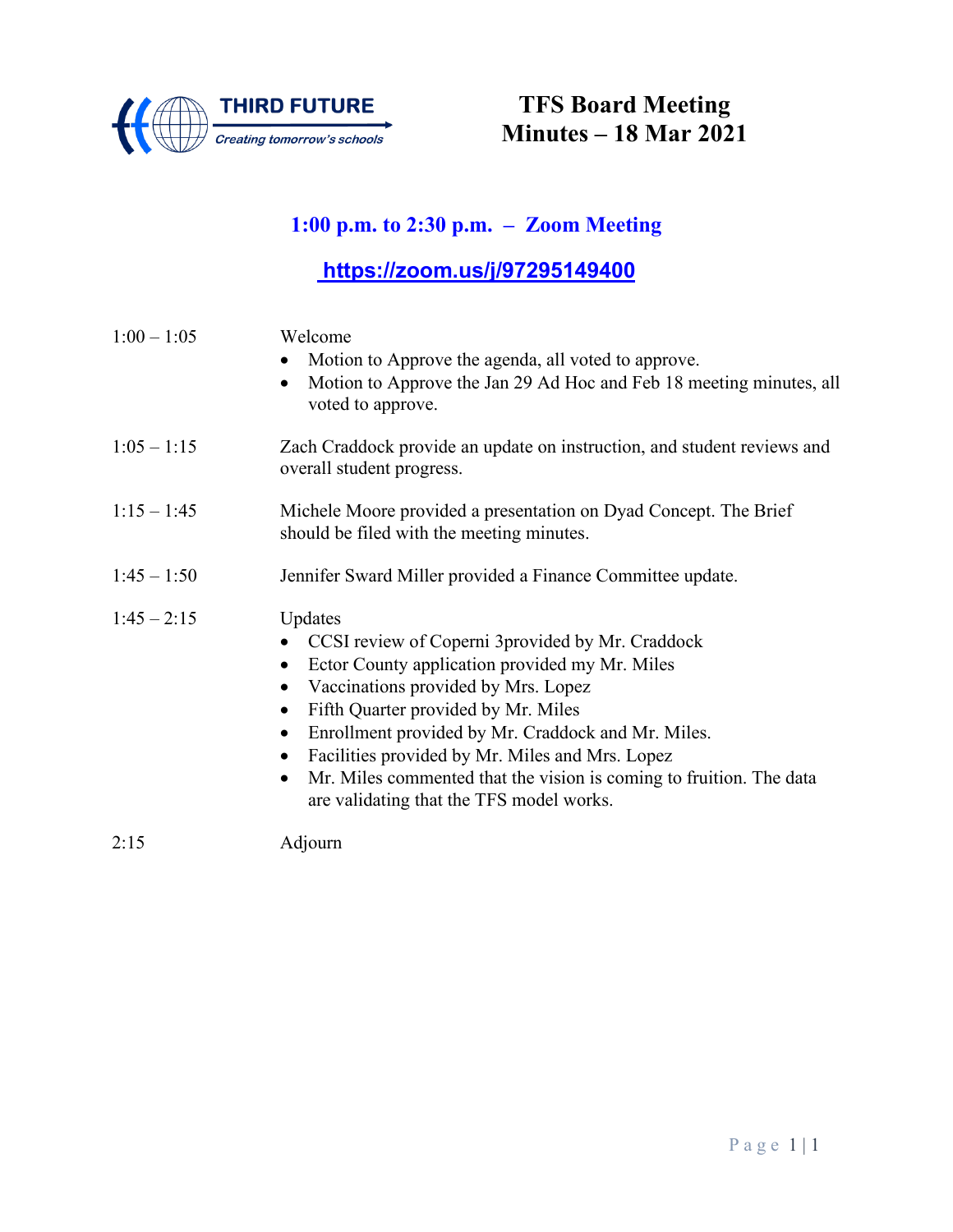

## **TFS Board Meeting Agenda – 15 April 2021**

### **1:00 p.m. to 2:30 p.m. – Zoom Meeting**

### **<https://zoom.us/j/94179681077>**

| <b>Board Agenda</b>                                                                                                                                |                                                   |                          |  |
|----------------------------------------------------------------------------------------------------------------------------------------------------|---------------------------------------------------|--------------------------|--|
| <b>Agenda Item</b>                                                                                                                                 | <b>Time Use Tracker</b>                           | <b>Estimated</b><br>Time |  |
| Call to Order<br>L.                                                                                                                                | Other                                             | $1$ min.                 |  |
| Π.<br>Consent Agenda<br>a. Approval of agenda<br>b. Approval of minutes for 18 March 2021                                                          | <b>Systems and Processes</b>                      | $1$ min.                 |  |
| III. AAL's Academic Progress                                                                                                                       | <b>Student Outcomes</b>                           | 10 min.                  |  |
| <b>Teacher Evaluation Review</b><br>IV.                                                                                                            | <b>Operations: Instruction</b><br>and achievement | 15 min.                  |  |
| <b>Network Action Plan</b><br>V.                                                                                                                   | <b>Operations: Key action</b><br>and goals        | 20 min.                  |  |
| VI. Central Office Reorg                                                                                                                           | Management and<br>operations                      | 10 min.                  |  |
| VII. Ector College Prep opening                                                                                                                    | Management and<br>operations                      | 5 min.                   |  |
| <b>VIII. Updates</b><br>a. Vaccinations<br>Enrollment<br>$b_{-}$<br>Assessments<br>$C_{\cdot}$<br>d. Fifth Quarter<br><b>Board elections</b><br>e. | Management and<br>operations                      | 10 min.                  |  |
| IX. Adjourn                                                                                                                                        | Other                                             | 1 min.                   |  |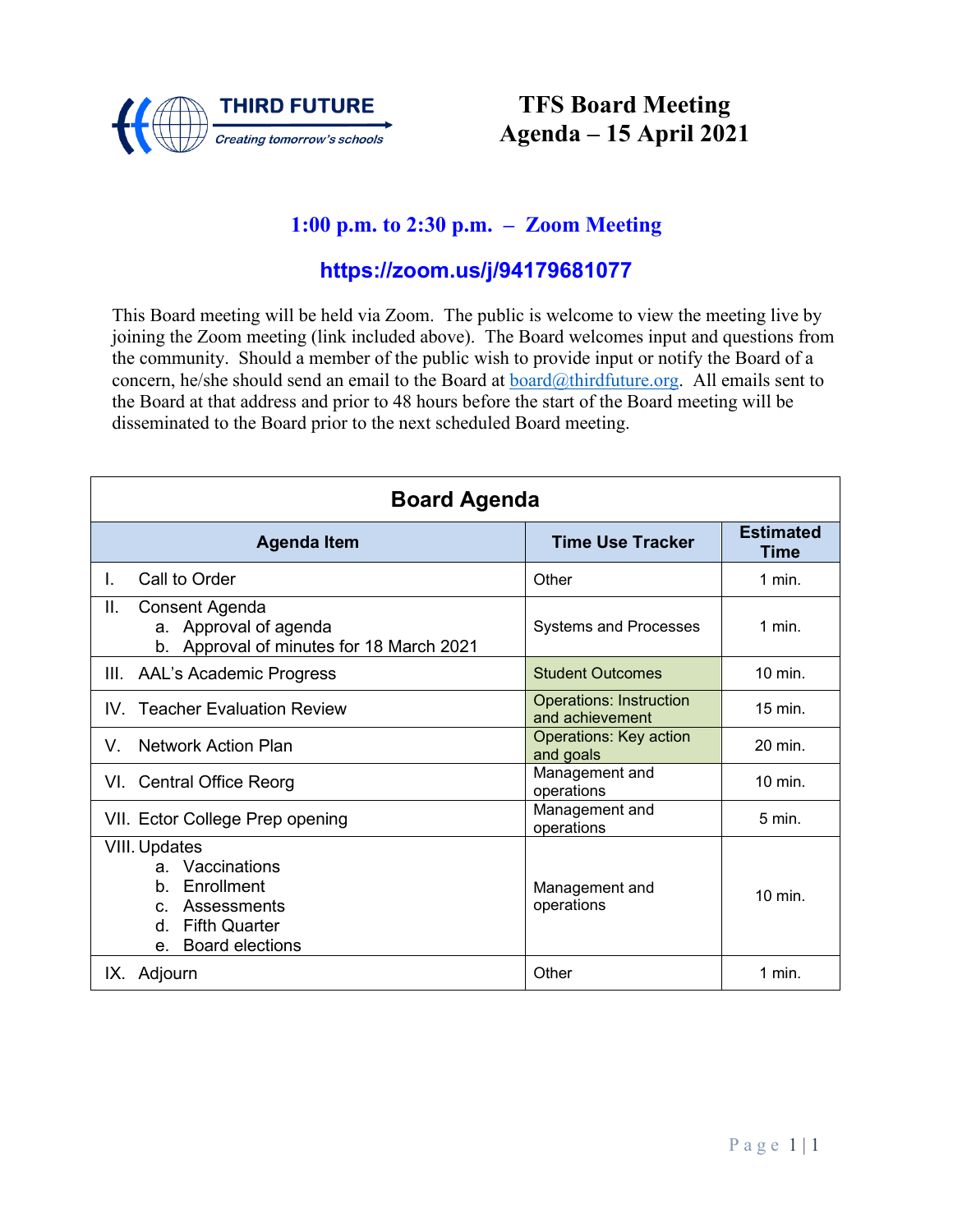

**TFS Board Meeting Minutes – 15 April 2021**

# **1:00 p.m. to 2:30 p.m. – Zoom Meeting**

| <b>Board Minutes</b>                                                                                                                                                                                                                                               |                                            |                    |  |
|--------------------------------------------------------------------------------------------------------------------------------------------------------------------------------------------------------------------------------------------------------------------|--------------------------------------------|--------------------|--|
| <b>Agenda Item</b>                                                                                                                                                                                                                                                 | <b>Time Use Tracker</b>                    | <b>Actual Time</b> |  |
| 1:00 PM: Call to Order, TFS Board President,<br>I.<br>Jennifer Sward-Miller<br>In attendance: Mr. Mike Miles, Ms. Michele<br>Moore, Mr. Zack Craddock, Mrs. Jessica Lopez,<br>Mrs Ngola-Trice, Dr. Patrick Mills, Ms. Angela<br>Parea, and Mrs. Kimberly Cawthorn. | Other                                      | 1 min.             |  |
| Ш.<br>Consent Agenda<br>a. Approval of agenda, Motion to approve, all<br>voted to approve<br>b. Approval of minutes for 18 March 2021,<br>Motion to approve, all voted to Approve.                                                                                 | <b>Systems and Processes</b>               | $2$ min.           |  |
| 1:05: AAL's Academic Progress<br>III.<br>Ms. Courtney Black provided a progress report.                                                                                                                                                                            | <b>Student Outcomes</b>                    | 5 min.             |  |
| IV. 1:10: Teacher Evaluation Review<br>Mr. Miles provided the review.                                                                                                                                                                                              | Operations: Instruction<br>and achievement | 20 min.            |  |
| 1:30: Network Action Plan<br>V.<br>Mr. Miles reviewed the TFS Action Plan                                                                                                                                                                                          | Operations: Key action<br>and goals        | 20 min.            |  |
| VI. 1:50: Central Office Reorg<br>The Reorg was covered by Mr. Miles.                                                                                                                                                                                              | Management and<br>operations               | 10 min.            |  |
| VII. 1:55: Ector College Prep opening<br>Update provided by Mr. Craddock                                                                                                                                                                                           | Management and<br>operations               | $5$ min.           |  |
| VIII. 2:00Updates<br>a. Vaccinations - Mrs. Lopez<br>b. Enrollment - Mrs. Lopez<br>c. Assessments - Mr. Miles, CMAS and<br>NWEA upcoming.<br>d. Fifth Quarter - Mr. Miles<br>e. Board elections - Recommend reps from<br>AAL and C3 if possible.                   | Management and<br>operations               | 5 min.             |  |
| IX. 2:06: Adjourn                                                                                                                                                                                                                                                  | Other                                      | $1$ min.           |  |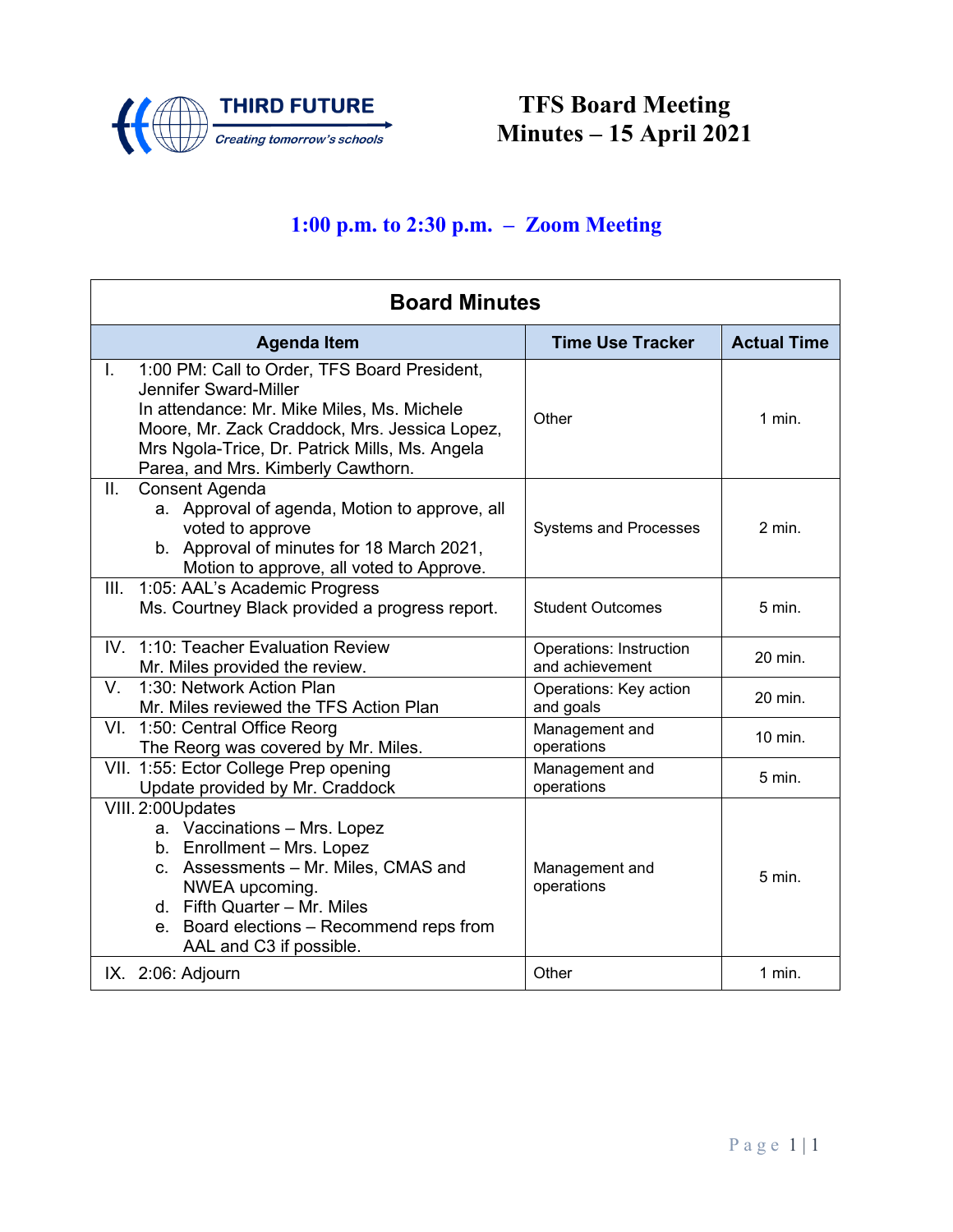

## **TFS Board Meeting Agenda – 20 May 2021**

### **1:00 p.m. to 2:30 p.m. – Zoom Meeting**

### **<https://zoom.us/j/96021634178>**

| <b>Board Agenda</b>                                                                                                                  |                                                   |                                 |  |
|--------------------------------------------------------------------------------------------------------------------------------------|---------------------------------------------------|---------------------------------|--|
| <b>Agenda Item</b>                                                                                                                   | <b>Time Use Tracker</b>                           | <b>Estimated</b><br><b>Time</b> |  |
| Call to Order<br>L.                                                                                                                  | Other                                             | 1 min.                          |  |
| ΙΙ.<br>Consent Agenda<br>a. Approval of agenda<br>Approval of minutes for 15 April 2021<br>b.                                        | <b>Systems and Processes</b>                      | $1$ min.                        |  |
| C3's Academic Progress<br>III.                                                                                                       | <b>Student Outcomes</b>                           | $10 \text{ min}$ .              |  |
| IV. Fifth Quarter update                                                                                                             | <b>Operations: Instruction</b><br>and achievement | $10 \text{ min}$ .              |  |
| Review and Approval of Budgets for FY 2022<br>V.                                                                                     | <b>Budget and finances</b>                        | 35 min.                         |  |
| VI. Approval of TFS auditor engagement letter                                                                                        | <b>Budget and Finances</b>                        | $5 \text{ min}$ .               |  |
| VII. Approval of temporary time and attendance policy                                                                                | Management and<br>operations                      | 7 min.                          |  |
| VIII. Ector College Prep opening                                                                                                     | Management and<br>operations                      | $5 \text{ min}$ .               |  |
| IX. Updates<br>Vaccinations<br>a.<br>Enrollment<br>b.<br><b>Board and Council Retreat</b><br>$C_{-}$<br><b>Board elections</b><br>d. | Management and<br>operations                      | $10$ min.                       |  |
| Adjourn<br>Х.                                                                                                                        | Other                                             | 1 min.                          |  |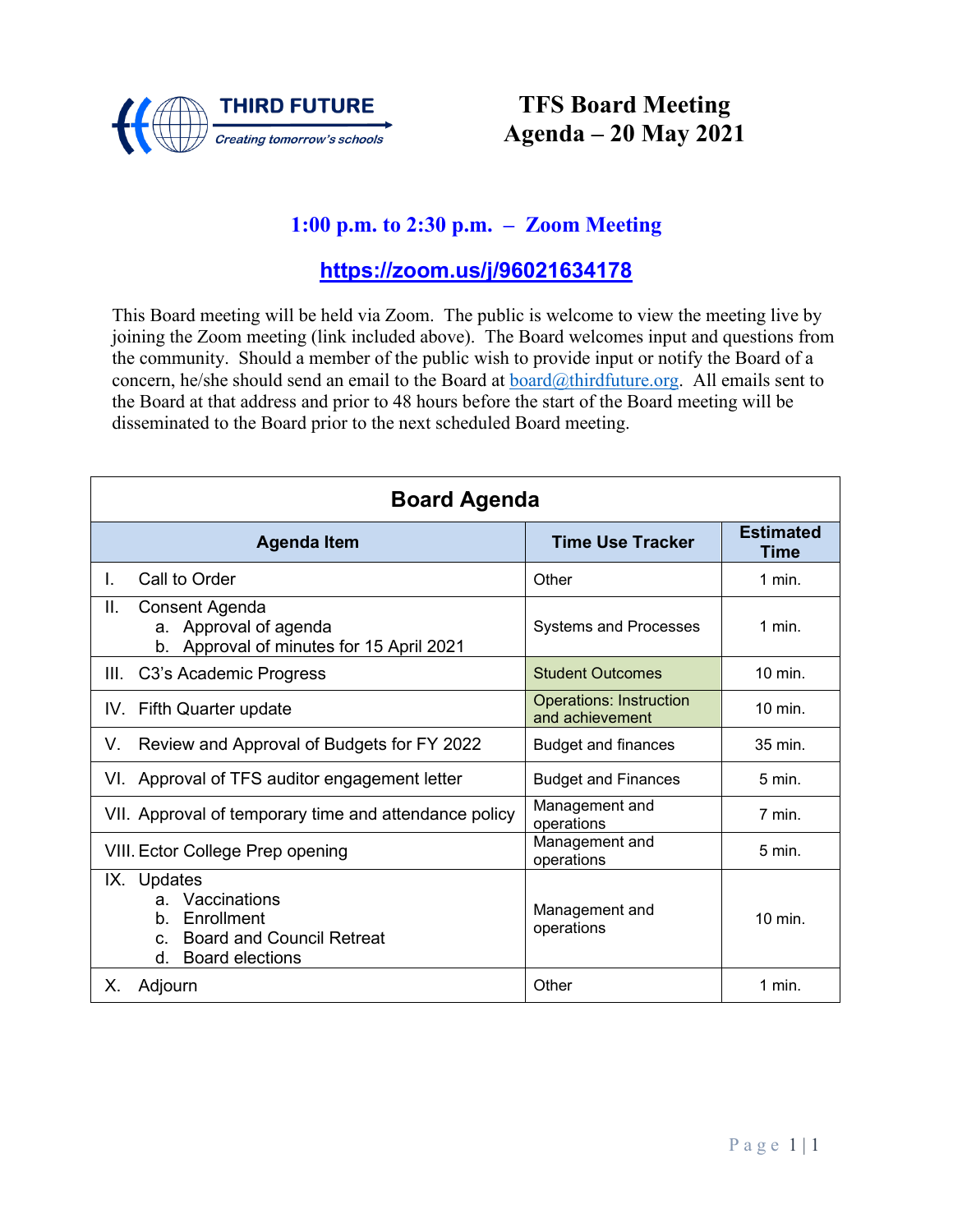

# **TFS Board Meeting Minutes 20 May 2021**

| <b>Board Minutes</b> |                                                                                                                                                                                                                                                               |                                            |                        |
|----------------------|---------------------------------------------------------------------------------------------------------------------------------------------------------------------------------------------------------------------------------------------------------------|--------------------------------------------|------------------------|
|                      | <b>Agenda Item</b>                                                                                                                                                                                                                                            | <b>Time Use Tracker</b>                    | <b>Actual Time</b>     |
| L.                   | 1:00 pm: Call to Order, TFS Board President,<br>Jennifer Sward-Miller. In attendance: Mr. Mike<br>Miles, Ms. Michele Moore, Mr. Zack Craddock,<br>Mrs. Jessica Lopez, Mrs Ngola-Trice, Dr. Patrick<br>Mills, Ms. Angela Parea, and Mrs. Kimberly<br>Cawthorn. | Other                                      | min.<br>1              |
| ΙΙ.                  | 1:00 pm: Consent Agenda<br>a. Approval of agenda<br>b. Approval of minutes for 15 April 2021                                                                                                                                                                  | <b>Systems and Processes</b>               | $1$ min.               |
| III.                 | 1:03 pm: Reviewed C3's academic progress.                                                                                                                                                                                                                     | <b>Student Outcomes</b>                    | 13 min.                |
|                      | IV. 1:16 pm: Fifth Quarter Update Zach Craddock:<br>There was an in-depth discussion regarding<br>student promotion, growth requirements and<br>attendance.                                                                                                   | Operations: Instruction<br>and achievement | 10 min.                |
| V.                   | 1:25 pm: Review and Approval of Budgets for<br>FY 2022 Update by Mr. Miles and Ms. Parea.<br>There was a good discussion regarding funding<br>of future Diad Coordinators.                                                                                    |                                            | 45 min.                |
|                      | There was a detailed discussion about the TFS<br>central office and the differences between other<br>Networks and CMO central office staffs.<br>Motion to approve the adoption of the 2022                                                                    | <b>Budget and finances</b>                 |                        |
|                      | budget as proposed. All voted in favor.<br>VI. 2:10 pm: Approval of TFS auditor engagement                                                                                                                                                                    |                                            |                        |
|                      | letter.<br>Motion to approve engaging the newly selected<br>auditor. All voted to approve.                                                                                                                                                                    | <b>Budget and Finances</b>                 | 10 min.                |
|                      | VII. 2:20 pm: Motion to approve of temporary time<br>and attendance policy. All voted to approve.                                                                                                                                                             | Management and<br>operations               | 5<br>min.              |
|                      | VIII. 2:25 pm: Ector College Prep opening, Zach<br>Craddock. The focus is on staffing the 25<br>vacancies. Mr. Craddock is confident Ector will                                                                                                               | Management and<br>operations               | $\overline{2}$<br>min. |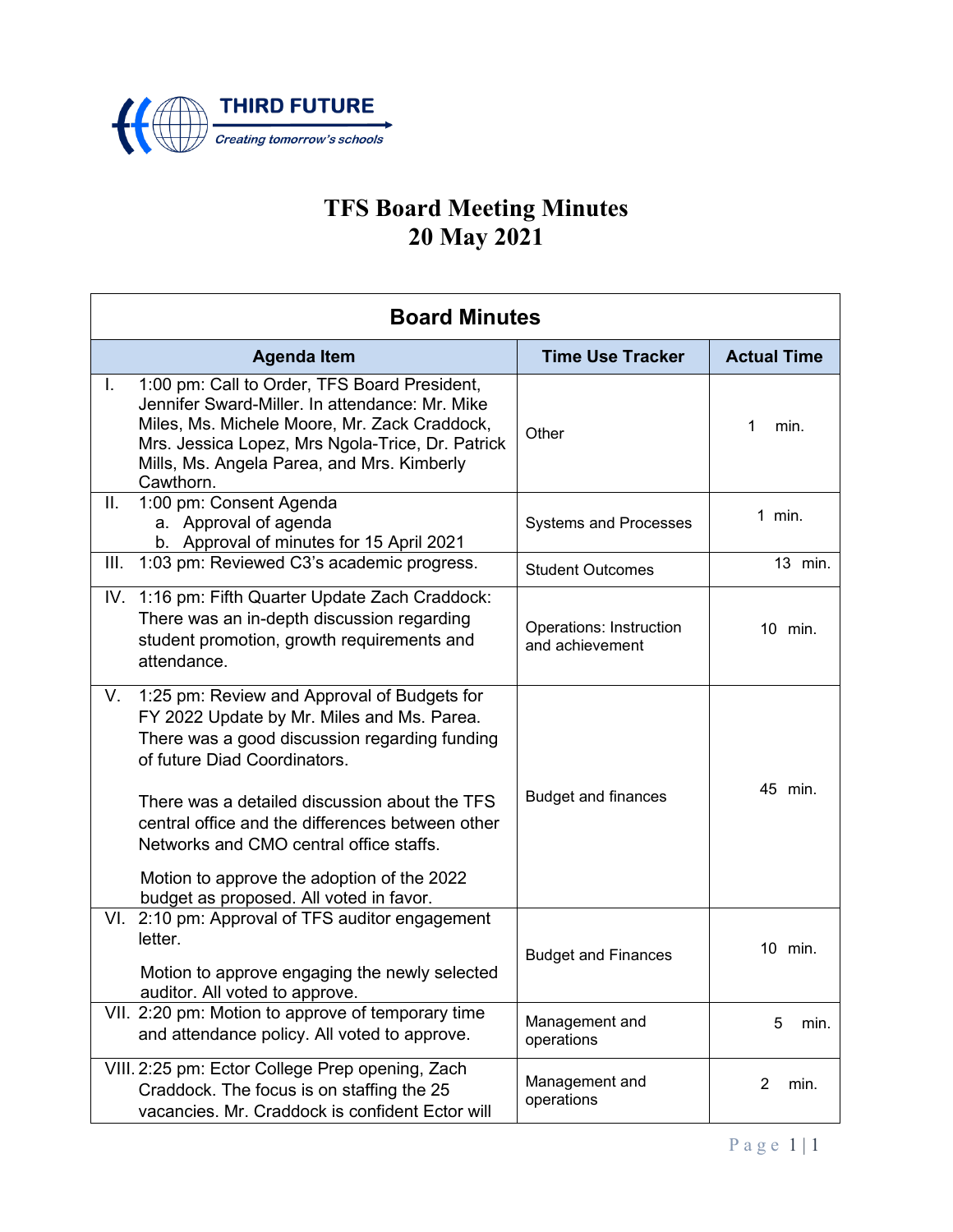| VII. Budget amendments update | Finance | $10 \text{ min}$ . |
|-------------------------------|---------|--------------------|
| VIII. Signing of documents    | Other   | $10 \text{ min}$ . |
| IX. Adjourn                   | Other   | <sup>1</sup> min.  |

The Board meeting of the TFS-C2 Building Corporation follows.

| <b>TFS-C2 Building Corporation Board Agenda</b>                                                                                                                                                                                                                                                        |                              |                   |  |  |
|--------------------------------------------------------------------------------------------------------------------------------------------------------------------------------------------------------------------------------------------------------------------------------------------------------|------------------------------|-------------------|--|--|
| <b>Time Use Tracker</b><br><b>Agenda Item</b>                                                                                                                                                                                                                                                          |                              |                   |  |  |
| Call to Order<br>L.                                                                                                                                                                                                                                                                                    | Other                        | 1 min.            |  |  |
| Ш.<br>Approval of agenda                                                                                                                                                                                                                                                                               | <b>Systems and Processes</b> | 1 min.            |  |  |
| Ш.<br>Review and possible approval of:<br>a. Resolution to purchase Coperni 2<br>b. Loan and Security Agreement<br>c. Lease Agreement<br>Deed of Trust<br>d.<br><b>Preliminary Limited Offering Memorandum</b><br>e.<br><b>Continuing Disclosure Agreement</b><br>f.<br><b>Bond Purchase Agreement</b> | Finance                      | $5 \text{ min}$   |  |  |
| Review of other documents related to the<br>IV.<br>purchase of Coperni 2<br>Indenture of Trust<br>a<br><b>Tax Certificate</b><br>b.                                                                                                                                                                    | Finance                      | $5 \text{ min}$ . |  |  |
| Signing of documents<br>V.                                                                                                                                                                                                                                                                             | Other                        | 10 min.           |  |  |
| VI. Adjourn                                                                                                                                                                                                                                                                                            | Other                        | 1 min.            |  |  |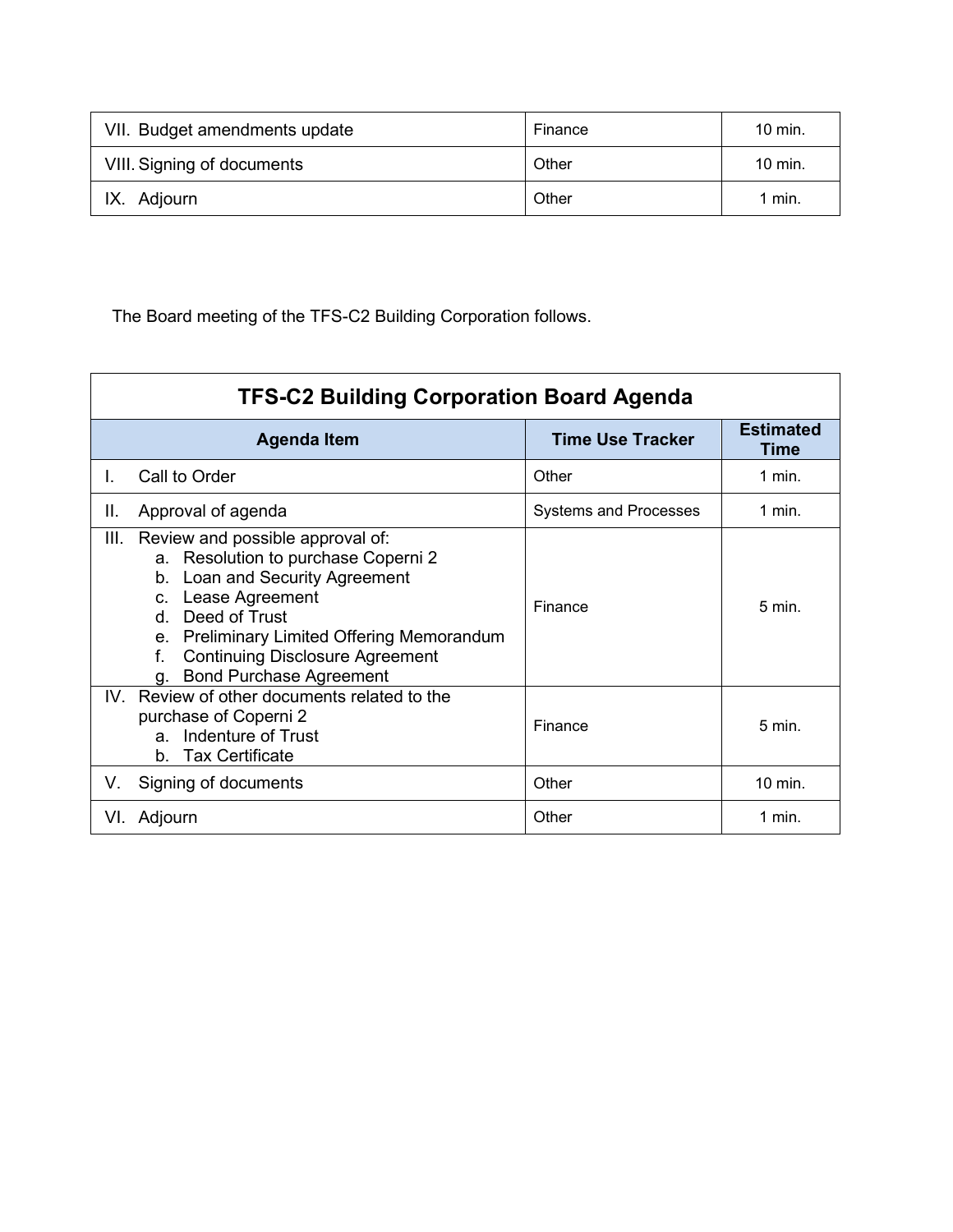

### **1:00 p.m. to 4:00 p.m. – In-person at the Academy (431 Sable Blvd., Aurora)**

#### **If joining by Zoom: <https://zoom.us/j/96718243571>**

This Board meeting will be held in-person. The public is welcome to view the meeting in-person or via Zoom (link included above). The Board welcomes input and questions from the community. Should a member of the public wish to provide input or notify the Board of a concern, he/she should send an email to the Board at  $\frac{\partial \text{chirdfuture.org}}{\partial \text{chirdfuture.org}}$ . All emails sent to the Board at that address and prior to 48 hours before the start of the Board meeting will be disseminated to the Board prior to the next scheduled Board meeting.

| <b>Board and Council Agenda</b>                                                                                      |                                                   |           |  |  |  |
|----------------------------------------------------------------------------------------------------------------------|---------------------------------------------------|-----------|--|--|--|
| <b>Agenda Item</b>                                                                                                   | <b>Time Use Tracker</b>                           |           |  |  |  |
| Call to Order<br>L.                                                                                                  | Other                                             | $1$ min.  |  |  |  |
| Ш.<br>Consent Agenda<br>a. Approval of agenda<br>b. Approval of minutes for 20 May 2021                              | <b>Systems and Processes</b>                      | $1$ min.  |  |  |  |
| Welcome and introductions<br>Ш                                                                                       | Other                                             | 15 min.   |  |  |  |
| IV. TFS NWEA data                                                                                                    | <b>Student Outcomes</b>                           | $10$ min. |  |  |  |
| <b>TFS Action Plan completion</b><br>V.                                                                              | <b>Operations: Instruction</b><br>and achievement | $10$ min. |  |  |  |
| VI. Update on Network activities and operations                                                                      | Management and<br>operations                      | 20 min.   |  |  |  |
| VII. The TFS concept and strategic plan                                                                              | <b>Vision and Strategy</b>                        | 50 min.   |  |  |  |
| VIII. The TFS Bylaws - Board and Council<br>a. Approve revised Bylaws                                                | Governance                                        | 20 min.   |  |  |  |
| IX. Updates<br>a. Vaccinations<br>b. Organization chart<br>Enrollment<br>$C_{n}$<br>Facilities<br>d.<br>e. Personnel | Management and<br>operations                      | $15$ min. |  |  |  |
| Х.<br>Adjourn                                                                                                        | Other                                             | $1$ min.  |  |  |  |

See below for additional Board meeting and agenda.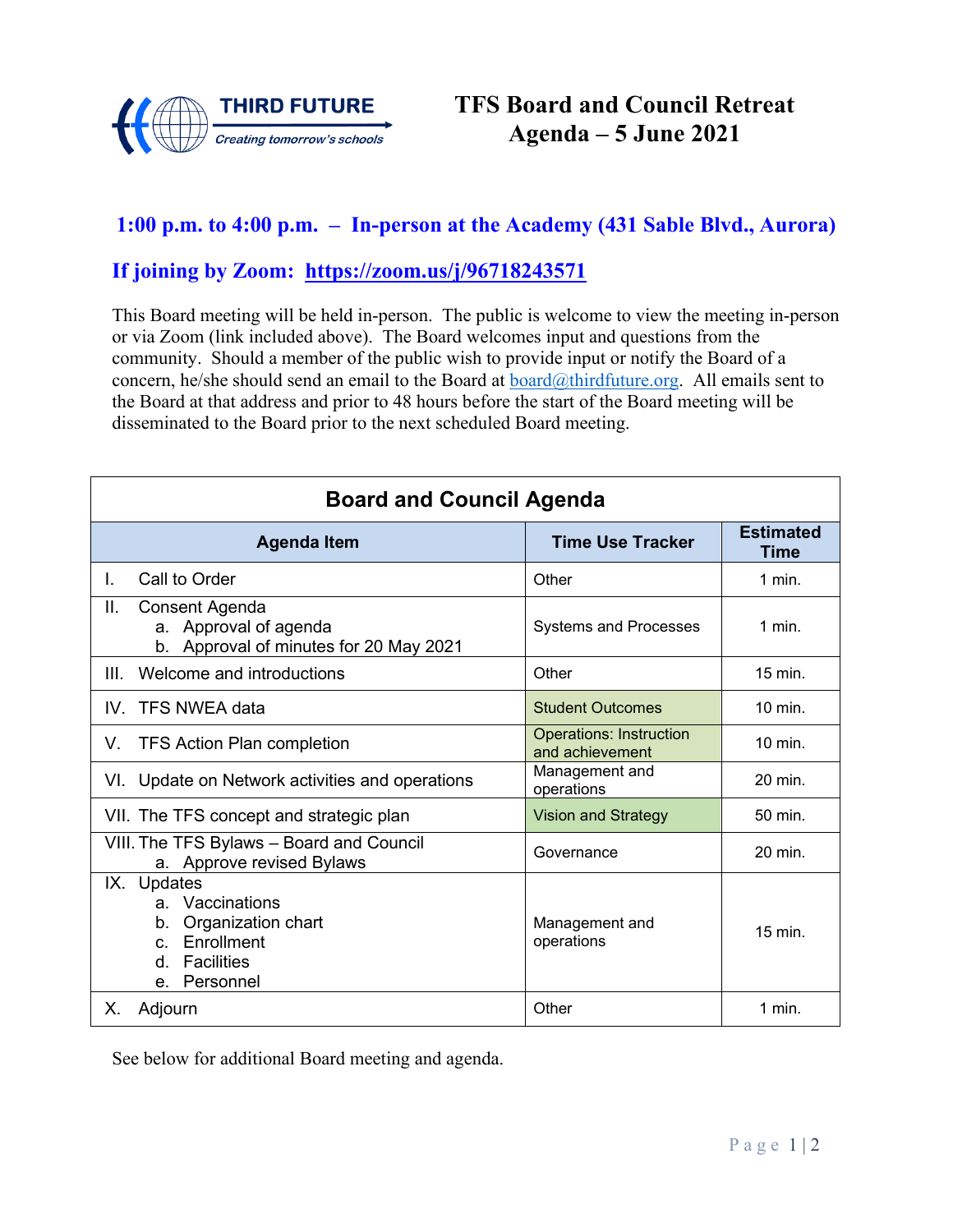|      | <b>Board Agenda</b>                                               |                              |                          |  |
|------|-------------------------------------------------------------------|------------------------------|--------------------------|--|
|      | <b>Agenda Item</b>                                                | <b>Time Use Tracker</b>      | <b>Estimated</b><br>Time |  |
|      | Call to Order                                                     | Other                        | $1$ min.                 |  |
| Ш.   | Approval of revised Temporary Policy for Time<br>and Attendance   | Management and<br>Operations | $5 \text{ min}$ .        |  |
| III. | Approval of Intent to renew Coperni 3 Charter<br>Contract         | Management and<br>Operations | $2$ min.                 |  |
|      | IV. Executive session to review CEO's contract and<br>performance | Leadership                   | 30 min.                  |  |
| V.   | Approval of CEO's contract                                        | Governance                   | $2$ min.                 |  |
| VI.  | Adjourn                                                           | Other                        | $1$ min.                 |  |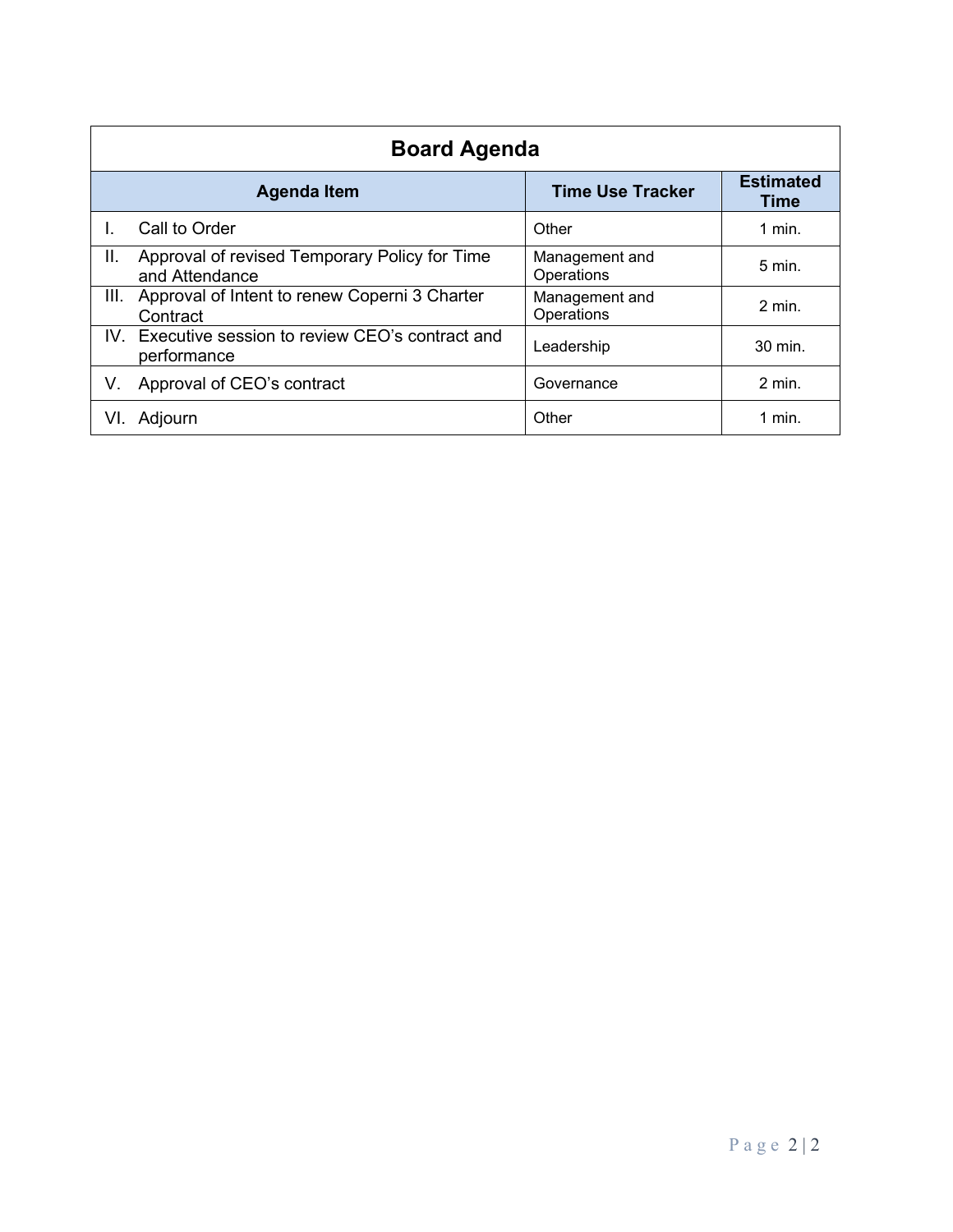

The TFS Board and Council met on June 5, 2021 at 1:00 p.m. at the Academy of Advanced Learning. Members present:

- Board members: Jennifer Sward-Miller, Rachel Ngola Trice, Kimberly Sanchez, Mary Lindimore
- Council members: Dale Chu, Tammy Clementi
- Admin. members: Mike Miles, Michele Moore, Angela Perea, Jessica Lopez

A quorum of the Board was thus present. The Council did not have a quorum and no Council action was taken.

|      | <b>Board and Council Agenda</b>                                                                                                                                                                                                                                                          |                                                   |                          |
|------|------------------------------------------------------------------------------------------------------------------------------------------------------------------------------------------------------------------------------------------------------------------------------------------|---------------------------------------------------|--------------------------|
|      | <b>Agenda Item</b>                                                                                                                                                                                                                                                                       | <b>Time Use Tracker</b>                           | <b>Estimated</b><br>Time |
| L.   | Call to Order - By President Sward-Miller at 1:45<br>p.m. after the group conducted informal<br>introductions.                                                                                                                                                                           | Other                                             | 1 min.                   |
| Ш.   | Consent Agenda<br>a. Approval of agenda – motion to approve by<br>Director Lindimore, seconded by Director<br>Sanchez; approved unanimously<br>b. Approval of minutes for 20 May 2021 -<br>motion to approve by Director Trice,<br>seconded by Director Sanchez; approved<br>unanimously | <b>Systems and Processes</b>                      | $1$ min.                 |
| III. | Welcome and introductions                                                                                                                                                                                                                                                                | Other                                             | 15 min.                  |
|      | IV. TFS NWEA data - CEO Miles reviewed<br>achievement data with the Board and Council<br>members present                                                                                                                                                                                 | <b>Student Outcomes</b>                           | 10 min.                  |
| V.   | TFS Action Plan completion - skipped due to lack<br>of time                                                                                                                                                                                                                              | <b>Operations: Instruction</b><br>and achievement | 10 min.                  |
| VI.  | Update on Network activities and operations -<br>postponed due to lack of time                                                                                                                                                                                                           | Management and<br>operations                      | 20 min.                  |
|      | VII. The TFS concept and strategic plan – Miles<br>review the TFS concept and proposed strategic<br>plan. The Board and Council discussed the<br>proposal. Director Lindimore moved to approve<br>the new strategic plan, Director Trice seconded                                        | <b>Vision and Strategy</b>                        | 50 min.                  |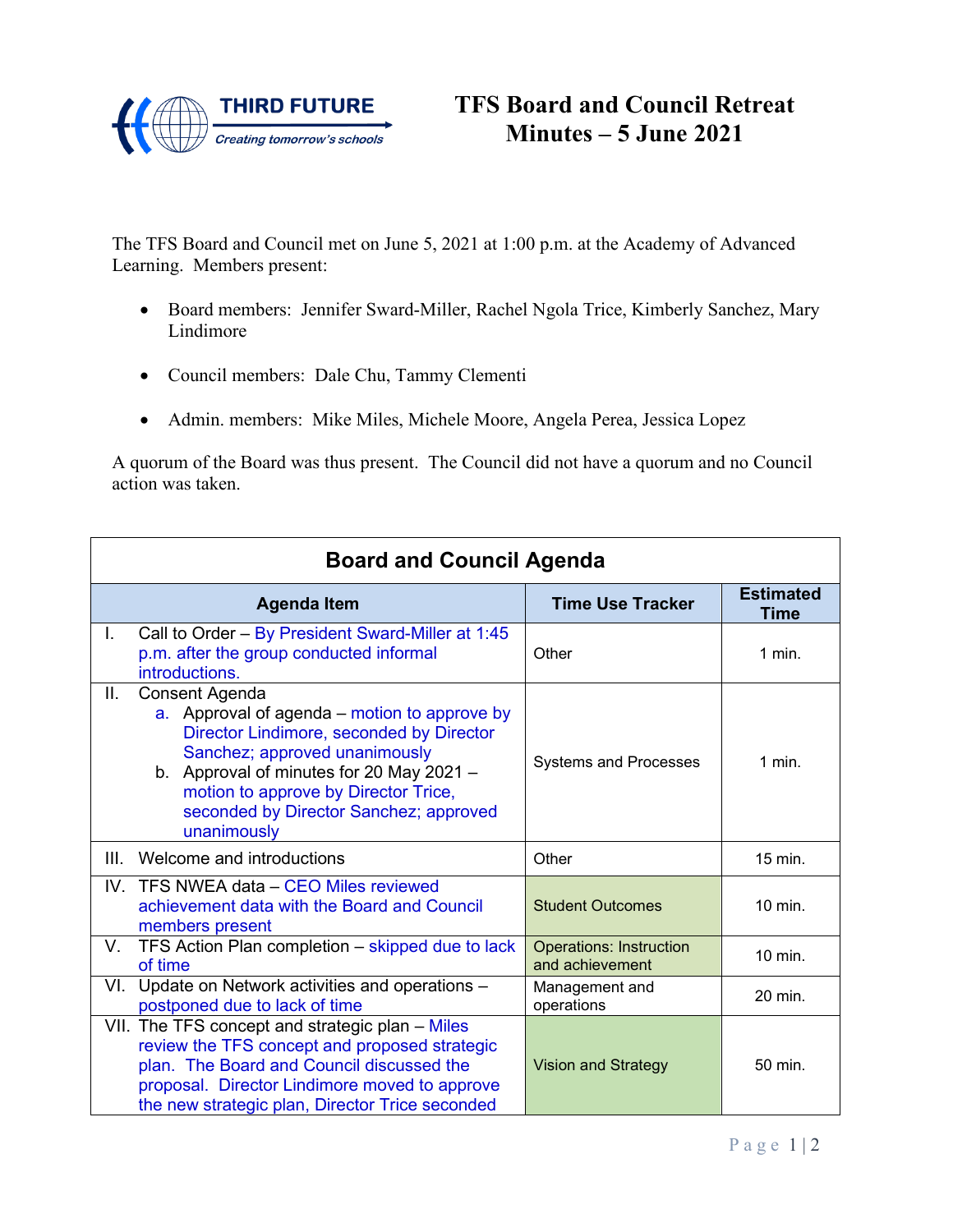| the motion; the Board approved unanimously.<br>The Council will entertain the proposed strategic<br>plan and another meeting.                                                                                                                                                                                                               |                              |         |
|---------------------------------------------------------------------------------------------------------------------------------------------------------------------------------------------------------------------------------------------------------------------------------------------------------------------------------------------|------------------------------|---------|
| VIII. The TFS Bylaws - Board and Council<br>a. Approve revised Bylaws - Miles reviewed<br>the revised Bylaws with the Board members<br>present. The Board discussed the<br>proposed revisions. Director Lindimore<br>moved to accept the revisions to the TFS<br>Bylaws, President Sward-Miller seconded;<br>the motion passed unanimously. | Governance                   | 20 min. |
| IX. Updates – postponed to next meeting.<br>a. Vaccinations<br>b. Organization chart<br>c. Enrollment<br>d. Facilities<br>e. Personnel                                                                                                                                                                                                      | Management and<br>operations | 15 min. |
| Adjourn – President Sward-Miller moved to<br>Х.<br>adjourn, Director Trice seconded. Passed<br>unanimously. The meeting was adjourned at<br>4:20 p.m.                                                                                                                                                                                       | Other                        | 1 min.  |

|      | <b>Board Agenda</b>                                                                                                                                                                                                                                          |                              |                                 |  |
|------|--------------------------------------------------------------------------------------------------------------------------------------------------------------------------------------------------------------------------------------------------------------|------------------------------|---------------------------------|--|
|      | <b>Agenda Item</b>                                                                                                                                                                                                                                           | <b>Time Use Tracker</b>      | <b>Estimated</b><br><b>Time</b> |  |
| L.   | Call to Order – President Sward-Miller called the<br>meeting to order at 4:20 p.m.                                                                                                                                                                           | Other                        | $1$ min.                        |  |
| Ш.   | Approval of revised Temporary Policy for Time<br>and Attendance - CEO Miles explained the<br>revision to the Temporary Policy for Time and<br>Attendance. Director Trice moved to approve,<br>Director Lindimore seconded. The motion<br>passed unanimously. | Management and<br>Operations | $5 \text{ min}$ .               |  |
| III. | Approval of Intent to renew Coperni 3 Charter<br>Contract – CEO Miles explained the Intent to<br>renew Coperni 3's Charter Contract. Director<br>Trice moved to approve, Director Lindimore<br>seconded. The motion passed unanimously.                      | Management and<br>Operations | $2$ min.                        |  |
|      | IV. Executive session to review CEO's contract and<br>performance – The Board moved into executive<br>session at 4:25 p.m. The Board returned out of<br>executive session at 5:00 p.m.                                                                       | Leadership                   | 30 min.                         |  |
| V.   | Approval of CEO's contract - the Board approved<br>the CEO's contract and increase in salary. The<br>Board also approved the performance pay for the<br>2020-2021 school year.                                                                               | Governance                   | $2$ min.                        |  |
|      | VI. Adjourn – the Board adjourned by 5:15 p.m.                                                                                                                                                                                                               | Other                        | $1$ min.                        |  |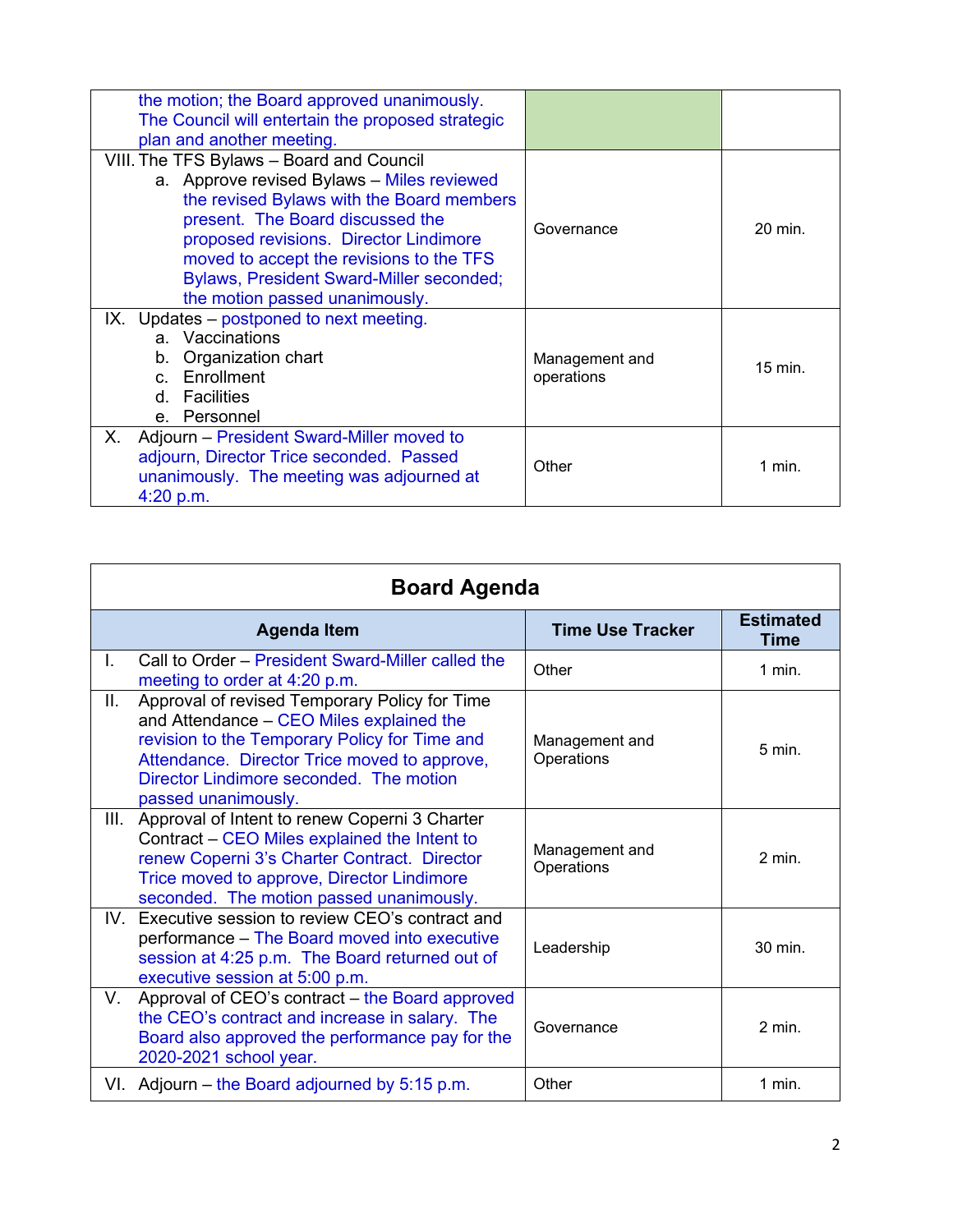

# **TFS Board Agenda – 19 August 2021**

### **1:00 p.m. to 2:00 p.m. – In-person at the Academy (431 Sable Blvd., Aurora)**

#### **If joining by Zoom: <https://zoom.us/j/93012902128>**

|    | <b>Board and Council Agenda</b>                                                                                                   |                                                   |                    |  |  |
|----|-----------------------------------------------------------------------------------------------------------------------------------|---------------------------------------------------|--------------------|--|--|
|    | <b>Time Use Tracker</b><br><b>Agenda Item</b>                                                                                     |                                                   |                    |  |  |
| L. | Call to Order                                                                                                                     | Other                                             | $1$ min.           |  |  |
| Ш. | Consent Agenda<br>a. Approval of agenda<br>b. Approval of minutes for 5 June 2021                                                 | <b>Systems and Processes</b>                      | $1$ min.           |  |  |
|    | III. Executive Session to discuss personnel<br>changes and leadership teams for the 2021-2022<br>school year                      | Personnel                                         | $15$ min.          |  |  |
|    | IV. 2021-2022 TFS Action Plan review                                                                                              | <b>Operations: Instruction</b><br>and achievement | 10 min.            |  |  |
| V. | Update and brief: Quality of instruction                                                                                          | <b>Operations: Instruction</b><br>and achievement | 10 min.            |  |  |
|    | VI. Update and briefs: Fifth Quarter; enrollment; staff<br>recruitment; operations, health and safety<br>(includes Texas schools) | Management and<br>operations                      | 15 min.            |  |  |
|    | VII. Update: Budget and Finance                                                                                                   | <b>Budget and Finance</b>                         | $10$ min.          |  |  |
|    | VIII. Update: Grants; expansion planning                                                                                          | Strategic planning                                | $10 \text{ min}$ . |  |  |
|    | IX. Review Board reporting schedule                                                                                               | Board operations                                  | $5 \text{ min}$ .  |  |  |
| X. | Adjourn                                                                                                                           | Other                                             | $1$ min.           |  |  |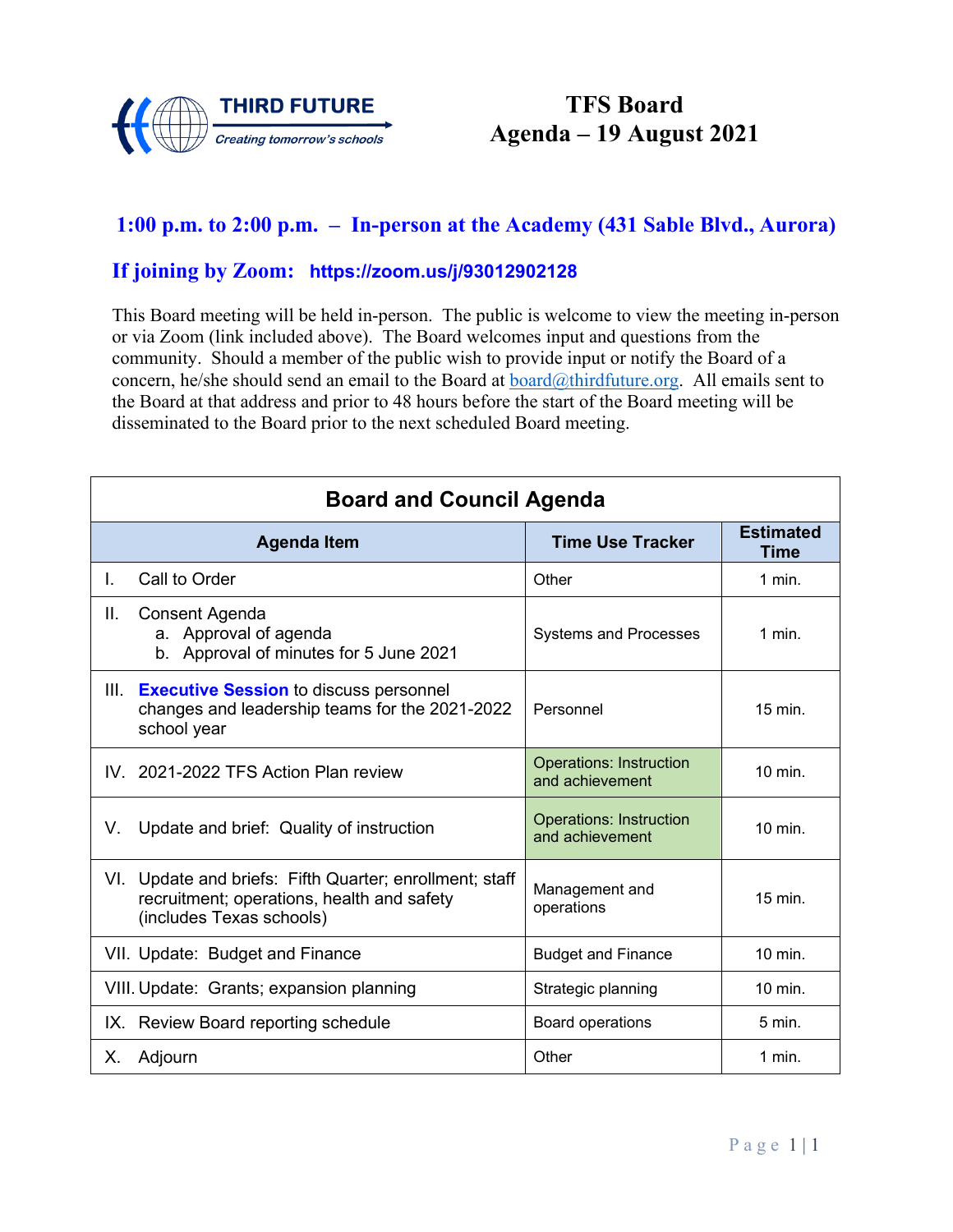

# **TFS Board Minutes – 19 August 2021**

### **1:00 p.m. to 2:00 p.m. – In-person at the Academy (431 Sable Blvd., Aurora)**

#### **If joining by Zoom: [https://zoom.us/j/93012902128](about:blank) "**

This Board meeting will be held in-person. The public is welcome to view the meeting in-person or via Zoom (link included above). The Board welcomes input and questions from the community. Should a member of the public wish to provide input or notify the Board of a concern, he/she should send an email to the Board at  $\frac{board(@thirdfuture.org)}{Bend(@thirdfuture.org)}$ . All emails sent to the Board at that address and prior to 48 hours before the start of the Board meeting will be disseminated to the Board prior to the next scheduled Board meeting.

Attendance: Jen Sward-Miller, Rachel Trice, Mary Lindimore, Kim Sanchez, Sandi Massey, Michele Moore, Angela Perea, Mike Miles, Jessica Lopez, Zach Craddock

|      | <b>Board and Council Agenda</b>                                                                                                                                                                                                                                                                                                               |                                                   |                          |  |
|------|-----------------------------------------------------------------------------------------------------------------------------------------------------------------------------------------------------------------------------------------------------------------------------------------------------------------------------------------------|---------------------------------------------------|--------------------------|--|
|      | <b>Agenda Item</b>                                                                                                                                                                                                                                                                                                                            | <b>Time Use Tracker</b>                           | <b>Estimated</b><br>Time |  |
| L.   | Call to Order-at 1:05 PM (Mountain time)                                                                                                                                                                                                                                                                                                      | Other                                             | 1 min.                   |  |
| Н.   | Consent Agenda<br>a. Approval of agenda<br>b. Approval of minutes for 5 June 2021-<br>motion made by Lindimore, second by<br>Trice, all approved                                                                                                                                                                                              | <b>Systems and Processes</b>                      | $1$ min.                 |  |
| III. | <b>Executive Session to discuss personnel</b><br>changes and leadership teams for the 2021-2022<br>school year: Motion by Miller, 2 <sup>nd</sup> by Sanchez, all<br>approved. Entered executive session at 1:08 PM.<br>Miller motioned to exit executive session, second<br>by Lindimore, all approved. Left executive<br>session at 1:19 PM | Personnel                                         | 15 min.                  |  |
|      | IV. 2021-2022 TFS Action Plan review-Mr. Miles<br>discussed the Network Action plan and<br>specifically focused on the Key Actions for this<br>academic year.                                                                                                                                                                                 | <b>Operations: Instruction</b><br>and achievement | 10 min.                  |  |
| V.   | Update and brief: Quality of instruction-Zach<br>Craddock and Mr. Miles proved the board with a<br>short overview on instructional quality, areas of<br>concern and on-going coaching.                                                                                                                                                        | <b>Operations: Instruction</b><br>and achievement | 10 min.                  |  |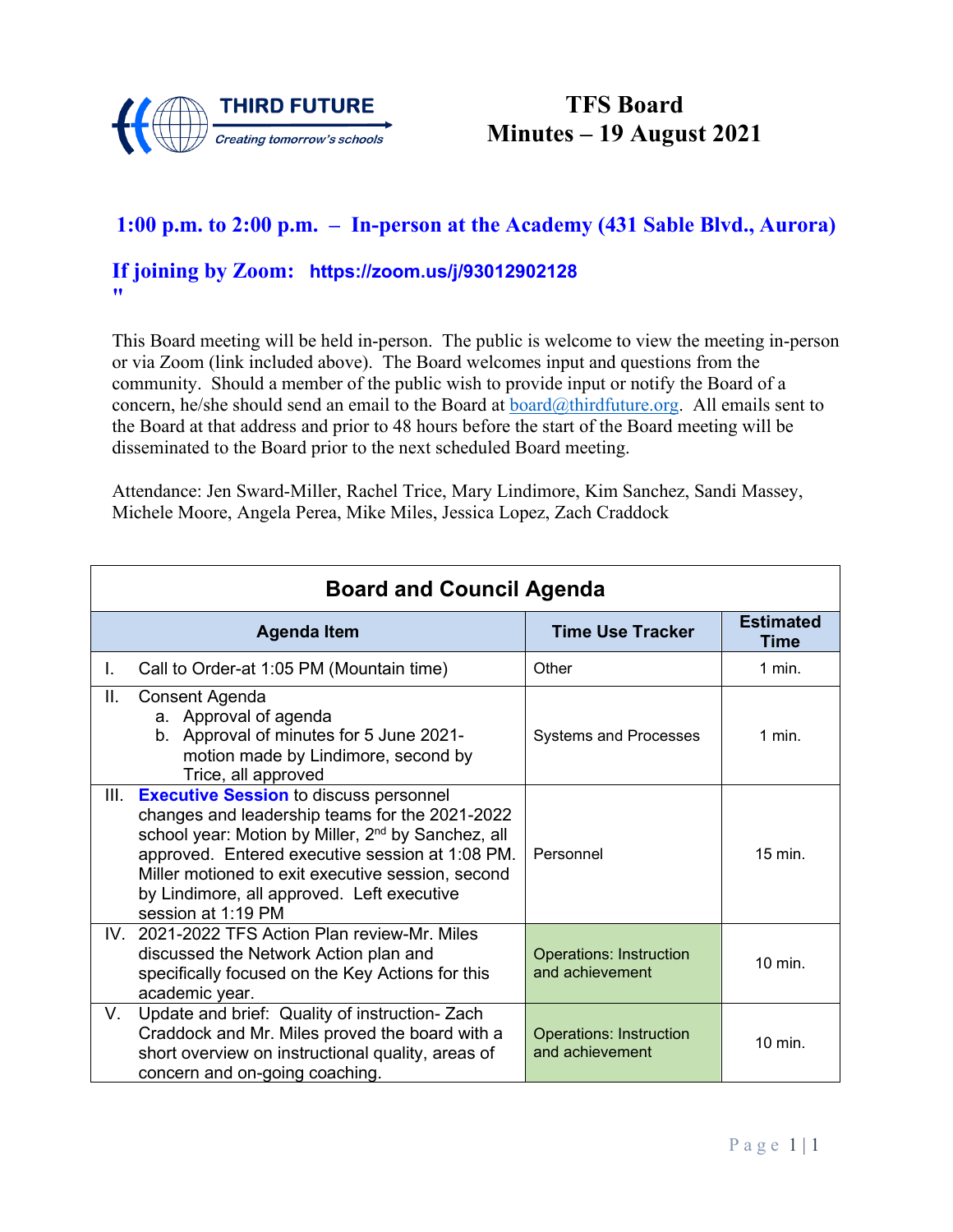| Update and briefs: Fifth Quarter; enrollment; staff<br>VI.<br>recruitment; operations, health and safety<br>(includes Texas schools)- Mr. Miles gave the<br>board specific information on the operational<br>areas and events that occurred over the summer.<br>Summer school went well at the four campuses.<br>Enrollment is looking good at most sites; AAL is a<br>little down. Staffing is completed and very few<br>vacancies exist Network wide. Health and Safety<br>protocols have been communicated to staff and<br>Network staff consistently work with local health<br>departments on reporting issues as required.<br>The Network will be expanding by two positions;<br><b>Grants Manager and Operations Manager.</b> | Management and<br>operations | 15 min.  |
|-------------------------------------------------------------------------------------------------------------------------------------------------------------------------------------------------------------------------------------------------------------------------------------------------------------------------------------------------------------------------------------------------------------------------------------------------------------------------------------------------------------------------------------------------------------------------------------------------------------------------------------------------------------------------------------------------------------------------------------|------------------------------|----------|
| VII. Update: Budget and Finance-Angela Perea<br>provided the Board with a short budget update.<br>The budget looks sound is benefiting from<br>ESSER III funding.                                                                                                                                                                                                                                                                                                                                                                                                                                                                                                                                                                   | <b>Budget and Finance</b>    | 10 min.  |
| VIII. Update: Grants; expansion planning-Mr. Miles<br>briefed the board on grant expansion and<br>specifically discussed recent grants awarded to<br>schools across the Network. Grant management<br>is currently happening with four authorizers and in<br>two states, which requires extensive planning and<br>coordination. ESSER III dollars have been<br>received and the Network is complying with<br>budgeting and compliance regulations. Michele<br>Moore discussed the expansion planning<br>currently underway and discussions are in place<br>with Edgewood ISD (TX), Midland ISD (TX), and<br>North Las Vegas (NV).                                                                                                    | Strategic planning           | 10 min.  |
| IX. Review Board reporting schedule-Mr. Miles<br>reviewed the draft board reporting schedule with<br>topics and dates.                                                                                                                                                                                                                                                                                                                                                                                                                                                                                                                                                                                                              | Board operations             | 5 min.   |
| Adjourn-motion to adjourn by Miller, second by<br>Х.<br>Lindimore, all approved. Meeting adjourned at<br>2:19                                                                                                                                                                                                                                                                                                                                                                                                                                                                                                                                                                                                                       | Other                        | $1$ min. |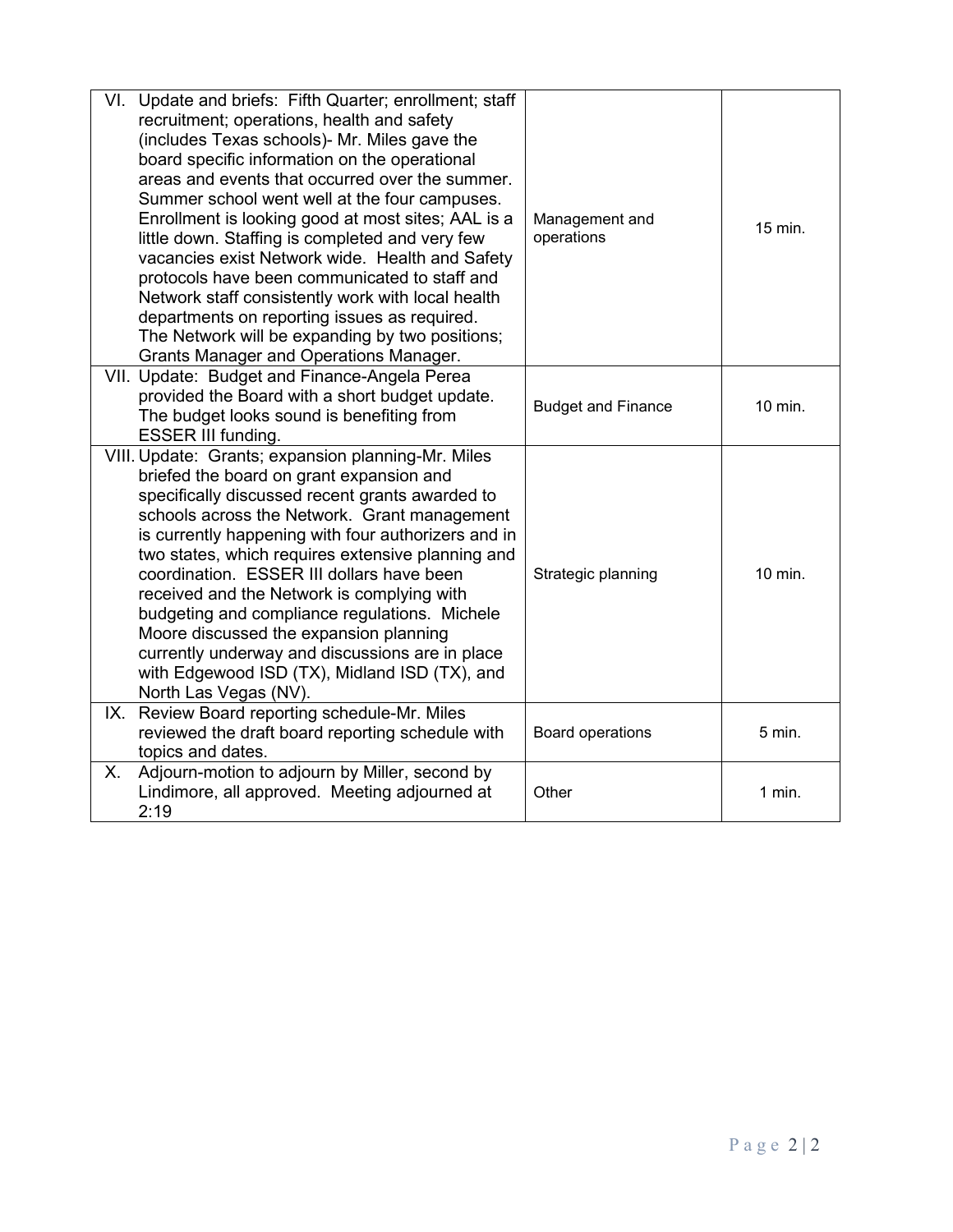

## **TFS Board Meeting Agenda – 16 Sep 2021**

### **10:00 a.m. to 11:30 a.m. – Zoom Meeting**

### **<https://zoom.us/j/96269168865>**

| <b>Board Agenda</b>                                                                          |                                |                    |  |  |
|----------------------------------------------------------------------------------------------|--------------------------------|--------------------|--|--|
| <b>Estimated</b><br><b>Time Use Tracker</b><br><b>Agenda Item</b>                            |                                |                    |  |  |
| Call to Order<br>L.                                                                          | Other                          | $1$ min.           |  |  |
| <b>Public Comments</b><br>Н.                                                                 | Synergy and<br><b>Teamwork</b> | required by<br>law |  |  |
| III.<br>Consent Agenda<br>a. Approval of agenda<br>b. Approval of minutes for 19 August 2021 | Systems and<br>Processes       | $1$ min.           |  |  |
| CSI presentation on charter renewal<br>IV.                                                   | Authorizer                     | 10 min.            |  |  |
| Update on instruction (successes and areas for<br>V.<br>improvement)                         | Performance outcomes           | $10$ min.          |  |  |
| VI. Update on health and safety                                                              | Management and<br>operations   | 5 min.             |  |  |
| VII. Update on enrollment, operations, and facilities                                        | Management and<br>operations   | 10 min.            |  |  |
| VIII. Update on budgets                                                                      | Finance                        | $10$ min.          |  |  |
| CEO and Executive Director performance goals<br>IX.                                          | Performance outcomes           | 10 min.            |  |  |
| Х.<br><b>Executive session</b> on personnel matters                                          | Personnel                      | 10 min.            |  |  |
| Discuss future times for Board meetings and<br>XI.<br>dates for Board trip to Odessa/Midland | Synergy and<br><b>Teamwork</b> | $15$ min.          |  |  |
| XII. Adjourn                                                                                 | Other                          | $1$ min.           |  |  |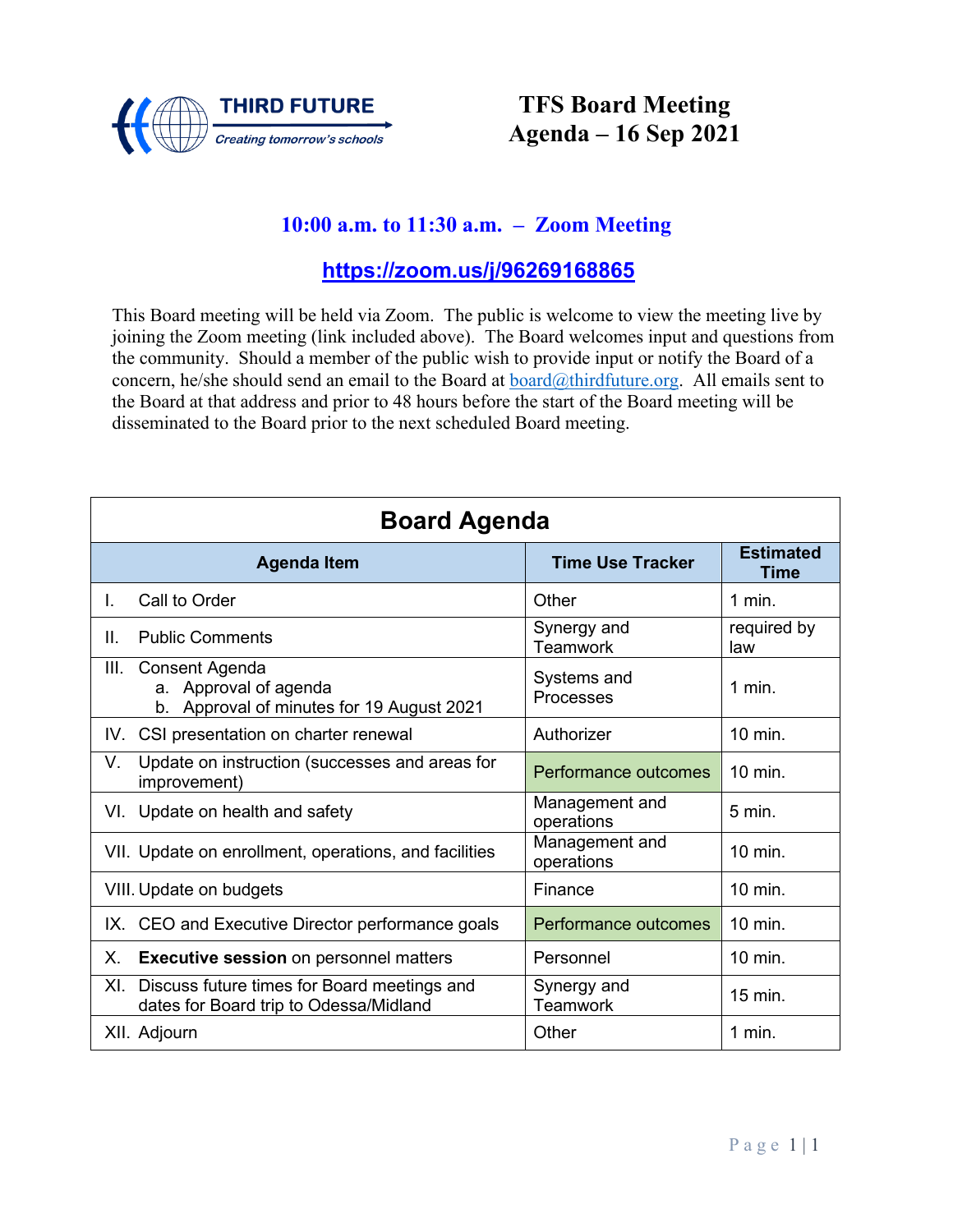

**TFS Board Meeting Minutes – 16 Sep 2021**

# **10:00 a.m. to 11:30 a.m. – Zoom Meeting**

# **[https://zoom.us/j/96269168865](about:blank)**

| <b>Board Minutes</b>                                                                                                                                                                                                                                                                                   |                              |                                 |
|--------------------------------------------------------------------------------------------------------------------------------------------------------------------------------------------------------------------------------------------------------------------------------------------------------|------------------------------|---------------------------------|
| <b>Agenda Item</b>                                                                                                                                                                                                                                                                                     | <b>Time Use Tracker</b>      | <b>Estimated</b><br><b>Time</b> |
| 10:00 am: Call to Order by Mrs. Sward Miller. Attendees:<br>Miles, Craddock, Perea, Massey, Lindimore, Lopez, Sward-<br>Miller, Trice, Sanchez and Mills. Also, Mr. Ryan Marks from<br>CSI.                                                                                                            | Other                        | 1 min.                          |
| 10:00 am: Public Comments -- none                                                                                                                                                                                                                                                                      | Synergy and Teamwork         | required by<br>law              |
| 10:03 am: Consent Agenda<br>a. Motion to approve the agenda, all voted to<br>approve.<br>b. Motion to approve the 19 August 2021<br>minutes, all voted to approve.                                                                                                                                     | <b>Systems and Processes</b> | 1 min.                          |
| 10:05 am: CSI presentation on charter renewal provided by<br>Mr. Miles. Ryan Marks provided an overview of the process.                                                                                                                                                                                | Authorizer                   | 10 min.                         |
| 10:10 am: Update on instruction (successes and areas for<br>improvement) provided by Mr. Miles.<br>There was an extended discussion regarding COVID<br>Protocols.                                                                                                                                      | Performance outcomes         | 10 min.                         |
| 10:28 am: Update on health and safety by Mr. Miles. All TFS<br>have a mask mandate in place, including Texas.                                                                                                                                                                                          | Management and<br>operations | 5 min.                          |
| 10:35 am: Update on enrollment, operations, and facilities<br>provided by Mr. Miles. Generally, enrollment continues to<br>grow. Coperni 2 is growing but not meeting enrollment<br>goals. Some network schools in Texas are nearing facility<br>capacity.                                             | Management and<br>operations | 10 min.                         |
| 10:40 am: Update on budgets provided by Mr. Miles.<br>Generally TFS's is on budget and schedule. There are risks<br>regarding undesignated grant contributions. There is the<br>potential federal funds but these are not included in the<br>budget. Mr. Miles has a budget distribution plan in mind. | Finance                      | 10 min.                         |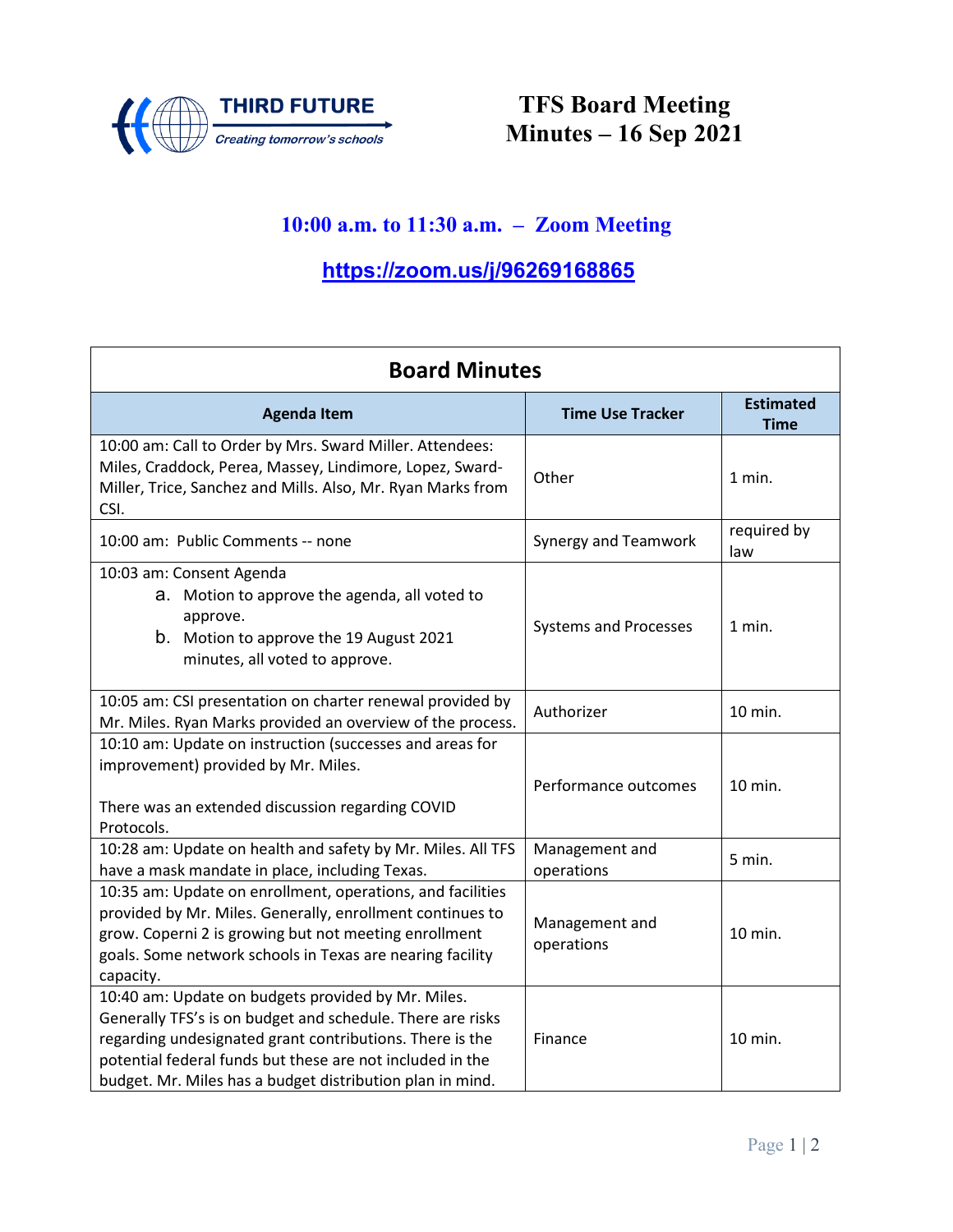| 10:50 am: CEO and Executive Director performance goals<br>discussion. Move to vote to approve, all voted to approve.                                                                                                                                                                                                   | Performance outcomes | $10$ min. |
|------------------------------------------------------------------------------------------------------------------------------------------------------------------------------------------------------------------------------------------------------------------------------------------------------------------------|----------------------|-----------|
| 11:05 am: Executive session on personnel matters. There<br>was a productive discussion regarding personnel matters.                                                                                                                                                                                                    | Personnel            | $10$ min. |
| 11:35 am: Mr. Miles discussed a potential collaboration<br>with St. Mary's High School in Colorado Springs. Discuss<br>future times for Board meetings and dates for Board trip to<br>Odessa/Midland. Discussion was had on TFS Board<br>travelling to Texas to observe TFS-Texas schools. Tentative<br>dates were set | Synergy and Teamwork | 15 min.   |
| 12:02 pm: Meeting was adjourned                                                                                                                                                                                                                                                                                        | Other                | $1$ min.  |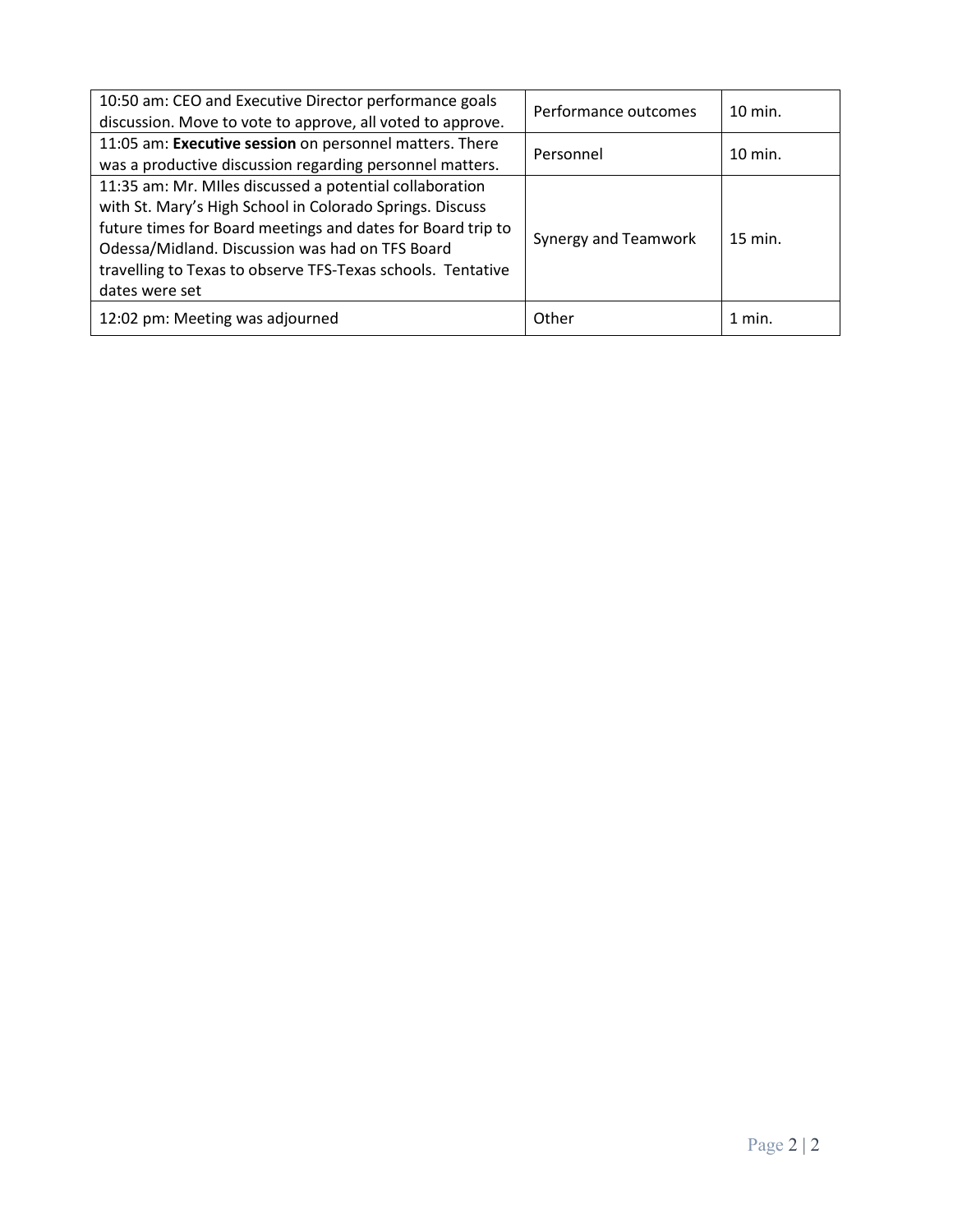

## **TFS Board Meeting Agenda – 21 Oct 2021**

### **10:00 a.m. to 11:30 a.m. – Zoom Meeting**

**<https://zoom.us/j/97747951037>**

| <b>Board Agenda</b> |                                                                                         |                                 |               |
|---------------------|-----------------------------------------------------------------------------------------|---------------------------------|---------------|
|                     | <b>Time Use Tracker</b>                                                                 | <b>Estimated</b><br><b>Time</b> |               |
| L.                  | Call to Order                                                                           | Other                           | $1$ min.      |
| Ш.                  | <b>Public Comments</b>                                                                  | Synergy and Teamwork            | up to 30 min. |
| III.                | Consent Agenda<br>a. Approval of agenda<br>b. Approval of minutes for 16 September 2021 | <b>Systems and Processes</b>    | $1$ min.      |
| IV.                 | NWEA MAP beginning-of-year data; interim<br>assessments information                     | Achievement data                | $10$ min.     |
| V.                  | Update on instruction (successes and areas for<br>improvement); spot observations       | Performance outcomes            | $10$ min.     |
| VI.                 | Progress on Action Plan                                                                 | Performance outcomes            | 10 min.       |
|                     | VII. Coperni 3 charter renewal                                                          | Strategic Plan                  | 10 min.       |
|                     | VIII. Update on health and safety                                                       | Management and<br>operations    | 5 min.        |
|                     | IX. Financial Audits; Update on budget - five-year<br>projection                        | Finance                         | 15 min.       |
| Χ.                  | HR and other items                                                                      | Management and<br>operations    | $10$ min.     |
| XI.                 | Travel to Odessa - 24 January                                                           | Board planning                  | 5 min.        |
|                     | XII. Adjourn                                                                            | Other                           | 1 min.        |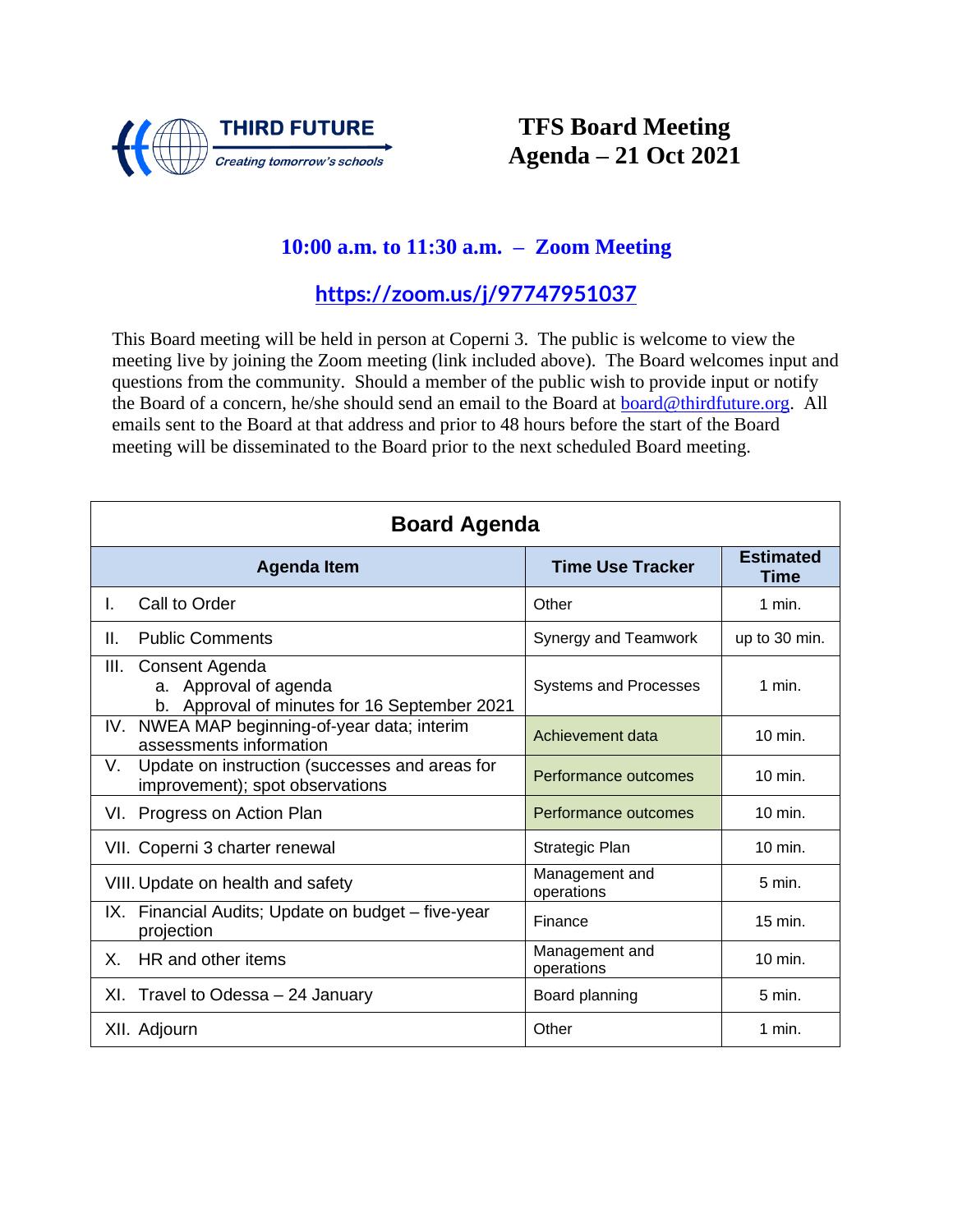

## **TFS Board Meeting Minutes – 21 Oct 2021**

### **10:00 a.m. to 11:30 a.m. – Zoom Meeting**

**<https://zoom.us/j/97747951037>**

This Board meeting will be held in person at Coperni 3. The public is welcome to view the meeting live by joining the Zoom meeting (link included above). The Board welcomes input and questions from the community. Should a member of the public wish to provide input or notify the Board of a concern, he/she should send an email to the Board at board $\omega$ thirdfuture.org. All emails sent to the Board at that address and prior to 48 hours before the start of the Board meeting will be disseminated to the Board prior to the next scheduled Board meeting.

*Attendance: Rachel Trice, Jen Miller, Kim Cawthorn, Pat Mills, Jessica Lopez, Sandi Massey, Angela Perea, Michele Moore, Mike Miles, Zach Craddock*

| <b>Board Agenda</b> |                                                                                                                                                                                                                                                                                                                                            |                              |                          |
|---------------------|--------------------------------------------------------------------------------------------------------------------------------------------------------------------------------------------------------------------------------------------------------------------------------------------------------------------------------------------|------------------------------|--------------------------|
|                     | <b>Agenda Item</b>                                                                                                                                                                                                                                                                                                                         | <b>Time Use Tracker</b>      | <b>Estimated</b><br>Time |
| L.                  | Call to Order-Called to order at 10:21                                                                                                                                                                                                                                                                                                     | Other                        | $1$ min.                 |
| Ш.                  | Public Comments-No public comments were<br>registered                                                                                                                                                                                                                                                                                      | Synergy and Teamwork         | up to 30 min.            |
| III.                | Consent Agenda<br>a. Approval of agenda<br>b. Approval of minutes for 16 September 2021<br>Motion to approve by Cawthorn, 2 <sup>nd</sup> by<br>C <sub>1</sub><br>Trice, all approved                                                                                                                                                      | <b>Systems and Processes</b> | 1 min.                   |
|                     | IV. NWEA MAP beginning-of-year data; interim<br>assessments information-Mr. Miles provided<br>information on beginning of the year<br>assessments. These scores are used to drive<br>instruction and will be followed up with MOY and<br>EOY MAP testing. Specific attention was<br>provided to comparing BOY scores from 2020 to<br>2021. | Achievement data             | $10$ min.                |
| V.                  | Update on instruction (successes and areas for<br>improvement); spot observations-Zach Craddock<br>discussed current spot observation trends and<br>inflation of spot scores in PI and Engagement.<br>Systems Review Team is in Colorado next week<br>to provide an independent viewpoint.                                                 | Performance outcomes         | 10 min.                  |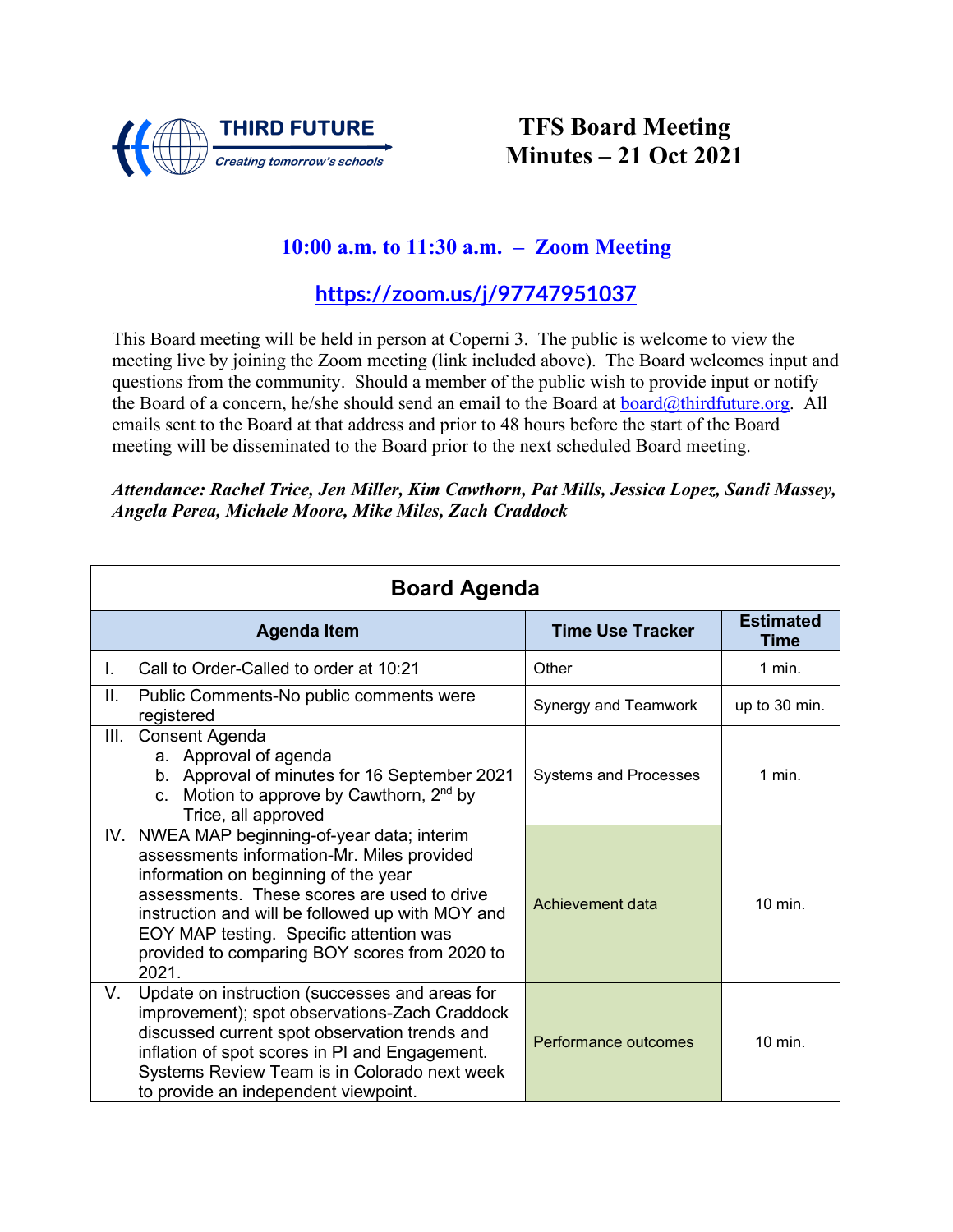| VI. Progress on Action Plan-Zach Craddock updated<br>the Board on our Key Actions and progress<br>towards the specific actions. | Performance outcomes         | $10 \text{ min}$ . |
|---------------------------------------------------------------------------------------------------------------------------------|------------------------------|--------------------|
| VII. Coperni 3 charter renewal-Mr. Miles briefed the<br>board on the charter renewal progress and work<br>with CSI.             | Strategic Plan               | $10 \text{ min}$ . |
| VIII. Update on health and safety                                                                                               | Management and<br>operations | $5 \text{ min}$ .  |
| IX. Financial Audits; Update on budget – five-year<br>projection                                                                | Finance                      | $15$ min.          |
| HR and other items<br>X.                                                                                                        | Management and<br>operations | $10 \text{ min}$ . |
| XI. Travel to Odessa - 24 January                                                                                               | Board planning               | $5 \text{ min}$ .  |
| XII. Adjourn                                                                                                                    | Other                        | 1 min.             |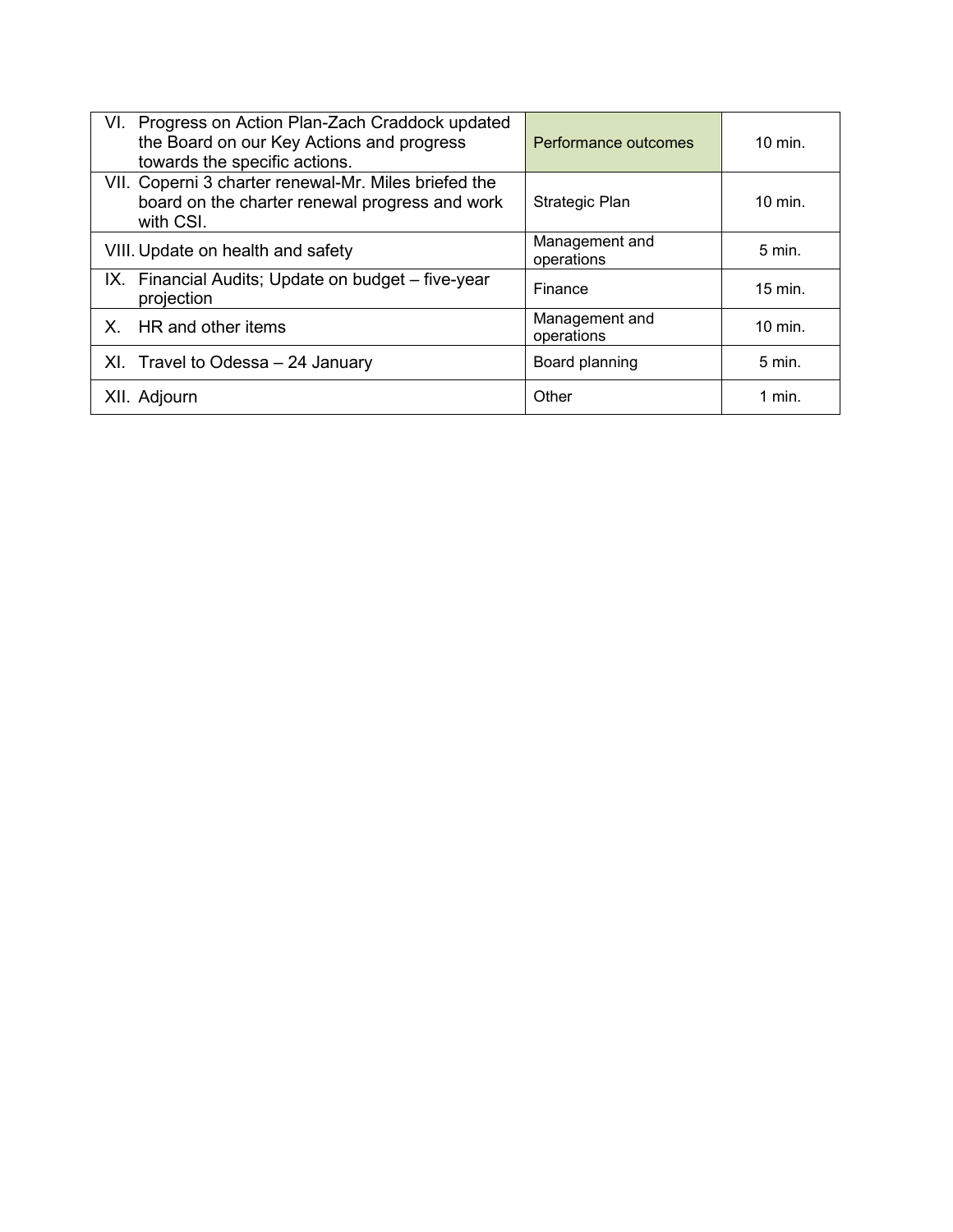

## **TFS Board Meeting Agenda – 18 Nov 2021**

# **10:00 a.m. to 11:30 a.m. – Zoom Meeting**

### **<https://zoom.us/j/97420200924>**

| <b>Board Agenda</b>                                                                                                   |                              |                   |  |  |
|-----------------------------------------------------------------------------------------------------------------------|------------------------------|-------------------|--|--|
| <b>Time Use Tracker</b><br><b>Agenda Item</b>                                                                         |                              |                   |  |  |
| Call to Order<br>L.                                                                                                   | Other                        | $1$ min.          |  |  |
| Π.<br><b>Public Comments</b>                                                                                          | Synergy and Teamwork         | up to 30 min.     |  |  |
| III.<br>Consent Agenda<br>a. Approval of agenda<br>b. Approval of minutes for 21 October 2021                         | <b>Systems and Processes</b> | $1$ min.          |  |  |
| Outcome of SRT review<br>IV.                                                                                          | Performance outcomes         | $3$ min.          |  |  |
| Progress on Quality of Instruction<br>V.                                                                              | Performance outcomes         | $3$ min.          |  |  |
| VI. Sam Houston's incredible growth                                                                                   | Achievement data             | $3$ min.          |  |  |
| VII. Update on C3's charter renewal                                                                                   | Strategic plan               | $3$ min.          |  |  |
| VIII. Review and possible approval of Crisis<br><b>Management Policy</b>                                              | Management and<br>Operations | $3$ min.          |  |  |
| Discussion and possible adoption of resolution to<br>IX.<br>exercise the purchase option for Coperni 2                | Management and<br>Operations | 20 min.           |  |  |
| Discussion and possible appointment of three<br>Х.<br>individuals to form the TFS Building Corporation -<br>Coperni 2 | Management and<br>Operations | 10 min.           |  |  |
| Review and acceptance of the Tax Questionnaire<br>XI.<br>for possible purchase of Coperni 2                           | Management and<br>Operations | $5 \text{ min}$ . |  |  |
| XII. Review of draft "one pagers" for Board info                                                                      | Management and<br>Operations | 10 min.           |  |  |
| XIII. Discussion of Bylaws<br>a. Oversight of Texas schools                                                           | <b>Board functions</b>       | 15 min.           |  |  |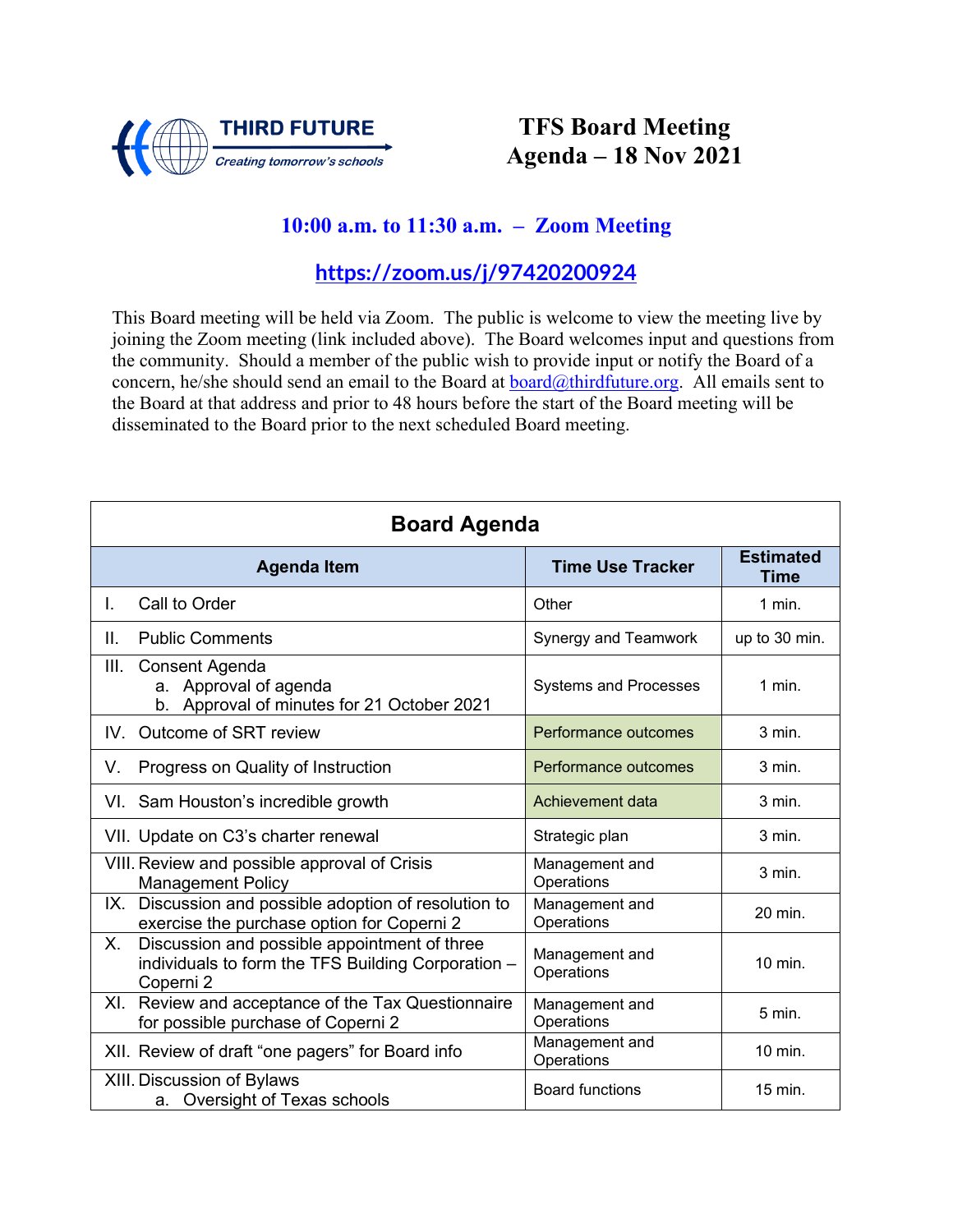| b. School Accountability Committees |                |                    |
|-------------------------------------|----------------|--------------------|
| XIV. Board succession plan          | Board planning | $15 \text{ min}$ . |
| XV. Travel to Odessa - 24 January   | Board planning | 5 min.             |
| XVI. Adjourn                        | Other          | 1 min.             |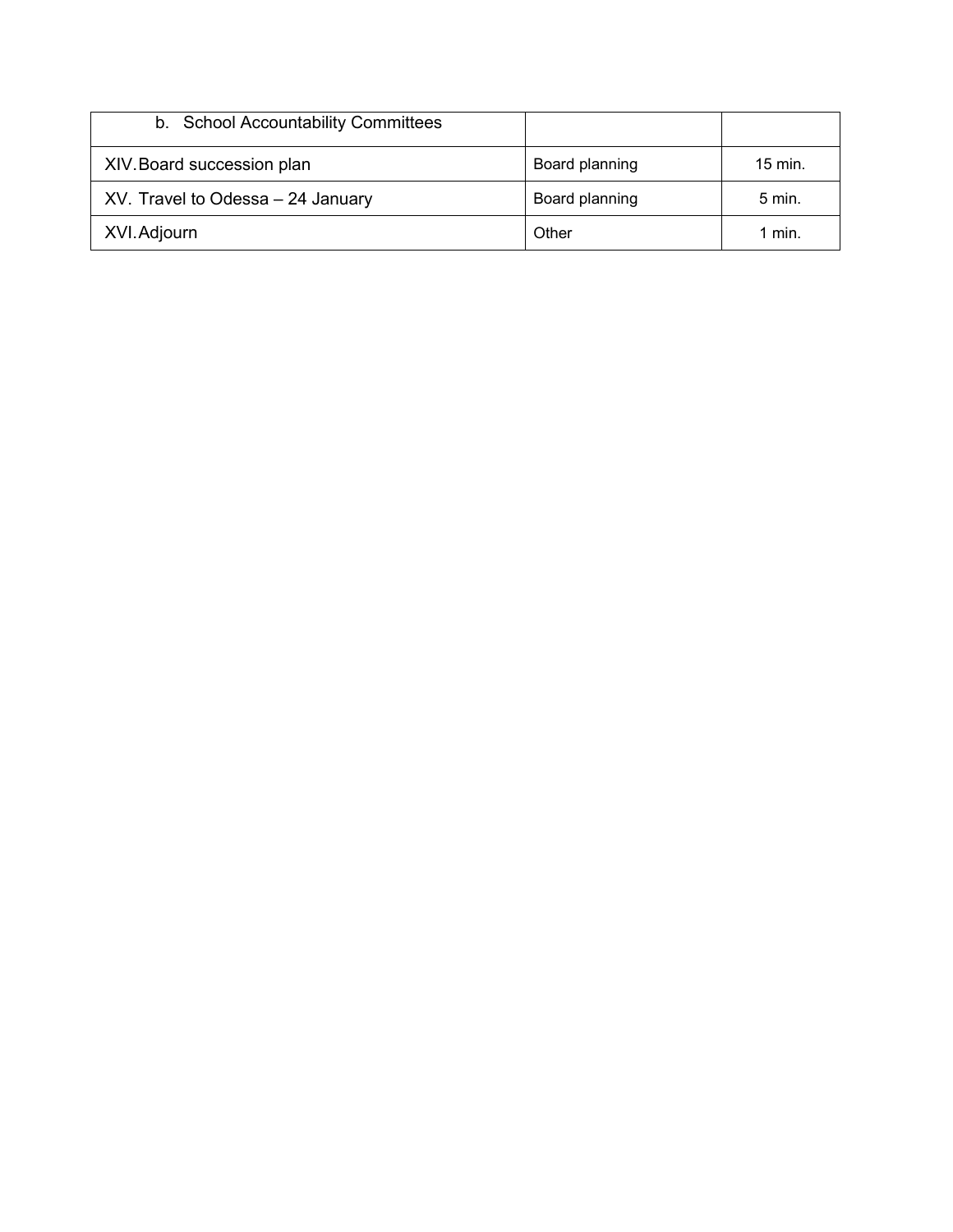

## **TFS Board Meeting Minutes – 18 Nov 2021**

### **10:00 a.m. to 11:30 a.m. – Zoom Meeting**

### **<https://zoom.us/j/97420200924>**

This Board meeting will be held via Zoom. The public is welcome to view the meeting live by joining the Zoom meeting (link included above). The Board welcomes input and questions from the community. Should a member of the public wish to provide input or notify the Board of a concern, he/she should send an email to the Board at [board@thirdfuture.org.](mailto:board@thirdfuture.org) All emails sent to the Board at that address and prior to 48 hours before the start of the Board meeting will be disseminated to the Board prior to the next scheduled Board meeting.

Attendance: Rachel Trice, Jennifer Miller, Pat Mills, Kim Sanchez, Jessica Lopez, Angela Perea, Sandi Massey, Tim Farmer, Mike Miles, Zach Craddock

| <b>Board Agenda</b> |                                                                                                                                                                                                                                                   |                              |                          |
|---------------------|---------------------------------------------------------------------------------------------------------------------------------------------------------------------------------------------------------------------------------------------------|------------------------------|--------------------------|
|                     | <b>Agenda Item</b>                                                                                                                                                                                                                                | <b>Time Use Tracker</b>      | <b>Estimated</b><br>Time |
| L.                  | Call to Order at 10:09                                                                                                                                                                                                                            | Other                        | 1 min.                   |
| Ш.                  | Public Comments-No public comments                                                                                                                                                                                                                | Synergy and Teamwork         | up to 30 min.            |
| III.                | Consent Agenda<br>a. Approval of agenda<br>b. Approval of minutes for 21 October 2021<br>Motion by Trice, 2 <sup>nd</sup> by Miller, all approved<br>C.                                                                                           | <b>Systems and Processes</b> | 1 min.                   |
|                     | IV. Outcome of SRT review-Zach Craddock provided<br>an overview of the System Review Team and the<br>first quarter outcomes. Attention was focused on<br>the four spot observation indicators and school<br>alignment with administrators.        | Performance outcomes         | $3$ min.                 |
| V.                  | Progress on Quality of Instruction-Zach Craddock<br>briefed the board on the overall quality of<br>instruction and the use of the spot tracker form to<br>assess the four domains.                                                                | Performance outcomes         | $3$ min.                 |
|                     | VI. Sam Houston's incredible growth-Mr. Miles<br>updated the board on Sam Houston's STAAR<br>growth as it relates to the Midland ISD growth<br>scores. Sam Houston is outpacing other<br>elementary schools in the district by a large<br>margin. | Achievement data             | 3 min.                   |
|                     | VII. Update on C3's charter renewal-Mr. Miles<br>updated the board on the CSI process for the<br>charter renewal. All steps have been completed                                                                                                   | Strategic plan               | $3$ min.                 |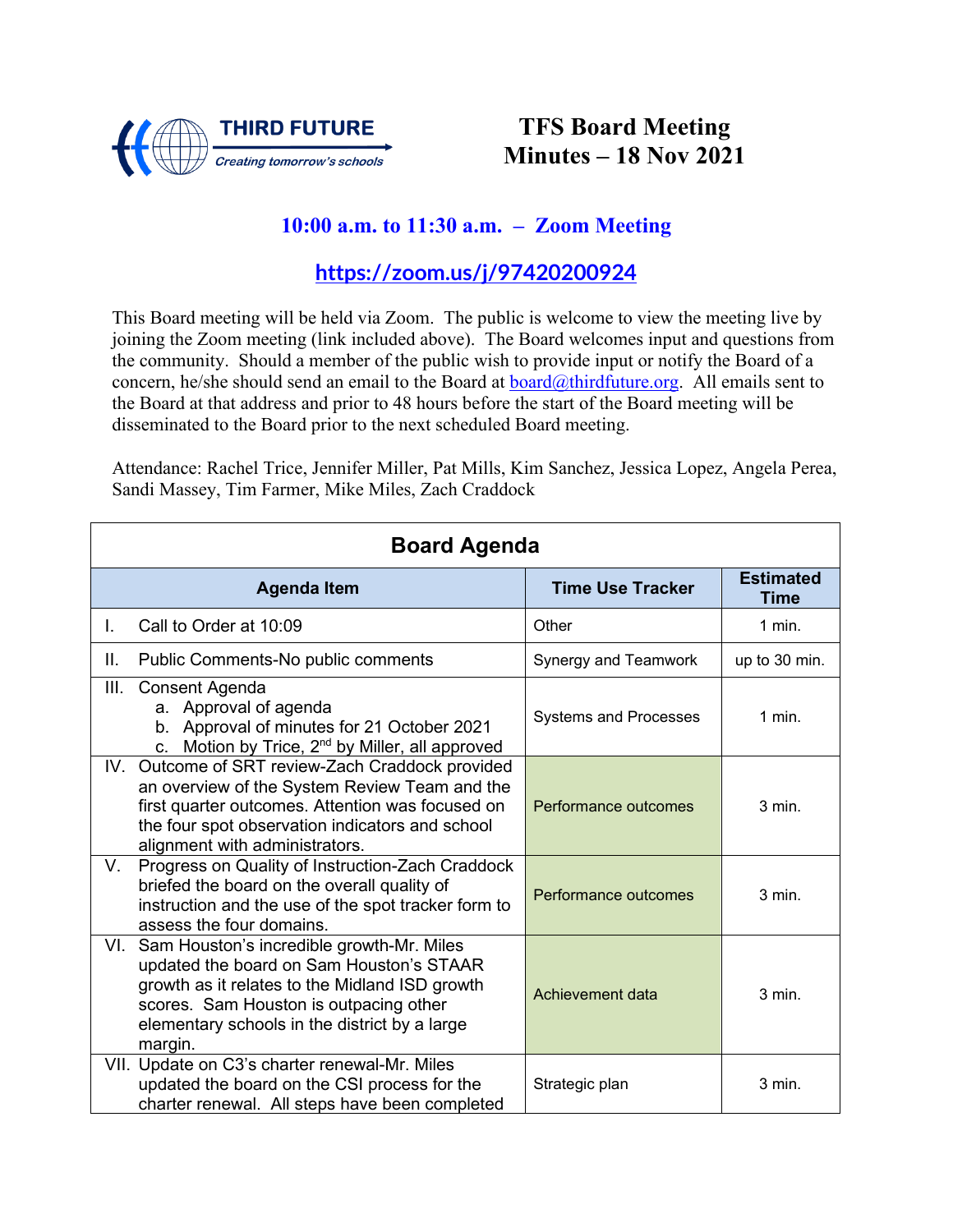| and it is anticipated that the CSI board will vote                                                          |                              |         |
|-------------------------------------------------------------------------------------------------------------|------------------------------|---------|
| on the charter at the December meeting.                                                                     |                              |         |
| VIII. Review and possible approval of Crisis                                                                |                              |         |
| Management Policy-Zach Craddock presented                                                                   | Management and<br>Operations | 3 min.  |
| the policy as required by CSI for board approval.<br>Motion by Trice, 2 <sup>nd</sup> by Mills, all approve |                              |         |
| IX. Discussion and possible adoption of resolution to                                                       |                              |         |
| exercise the purchase option for Coperni 2-Mr.                                                              |                              |         |
| Miles briefed the board on options to purchase                                                              |                              |         |
| Coperni 2 outright. Mr. Miles provided rational                                                             |                              |         |
| behind the request and included financial                                                                   |                              |         |
| reasons, instructional reasons and long-term                                                                | Management and               | 20 min. |
| planning for Coperni 2. Discussion was had on                                                               | Operations                   |         |
| the various scenarios that could happen and the                                                             |                              |         |
| contingency plans in place for these. Motion to                                                             |                              |         |
| approve the resolution of Third Future Board of                                                             |                              |         |
| Directors to exercise purchase option by Mills, 2 <sup>nd</sup><br>by Sanchez, all approve.                 |                              |         |
| Discussion and possible appointment of three<br>Х.                                                          |                              |         |
| individuals to form the TFS Building Corporation -                                                          |                              |         |
| Coperni 2-Mr. Miles informed the board of this                                                              |                              |         |
| need due to the previous action item. Motion to                                                             | Management and<br>Operations | 10 min. |
| approve the appointment of Miles, Miller, Trice to                                                          |                              |         |
| the Third Future Schools Building Corp-Coperni 2                                                            |                              |         |
| by Trice, 2 <sup>nd</sup> by Sanchez, all approve                                                           |                              |         |
| XI. Review and acceptance of the Tax Questionnaire                                                          |                              |         |
| for possible purchase of Coperni 2-Angela Perea<br>briefed the board on the need for this action item       |                              |         |
| and details around the tax laws associated with                                                             | Management and<br>Operations | 5 min.  |
| this action item. Motion by Sanchez, $2nd$ by Trice,                                                        |                              |         |
| all approve.                                                                                                |                              |         |
| XII. Review of draft "one-pagers" for Board info-Mr.                                                        |                              |         |
| Miles briefed the board on specific key indicators                                                          | Management and               |         |
| requested by the board for each campus. These                                                               | Operations                   | 10 min. |
| indicators include academics, finance, staffing,                                                            |                              |         |
| and enrollment.                                                                                             |                              |         |
| XIII. Discussion of Bylaws<br>a. Oversight of Texas schools-Mrs. Miller                                     |                              |         |
| requested information on the board's                                                                        |                              |         |
| responsibility of oversight of the TX                                                                       |                              |         |
| schools. Mr. Miles provided direction                                                                       |                              |         |
| around this and the legal obligations with                                                                  |                              |         |
| have Network schools in another State.                                                                      | <b>Board functions</b>       | 15 min. |
| b. School Accountability Committees-Zach                                                                    |                              |         |
| Craddock provided information on the state                                                                  |                              |         |
| of each campus' School Accountability                                                                       |                              |         |
| Committee. Coperni 2 and Coperni 3 are<br>fully operational and AAL is behind                               |                              |         |
| schedule, but will be at 100% by January 1,                                                                 |                              |         |
| 2022. Moving forward, Pat Mills will                                                                        |                              |         |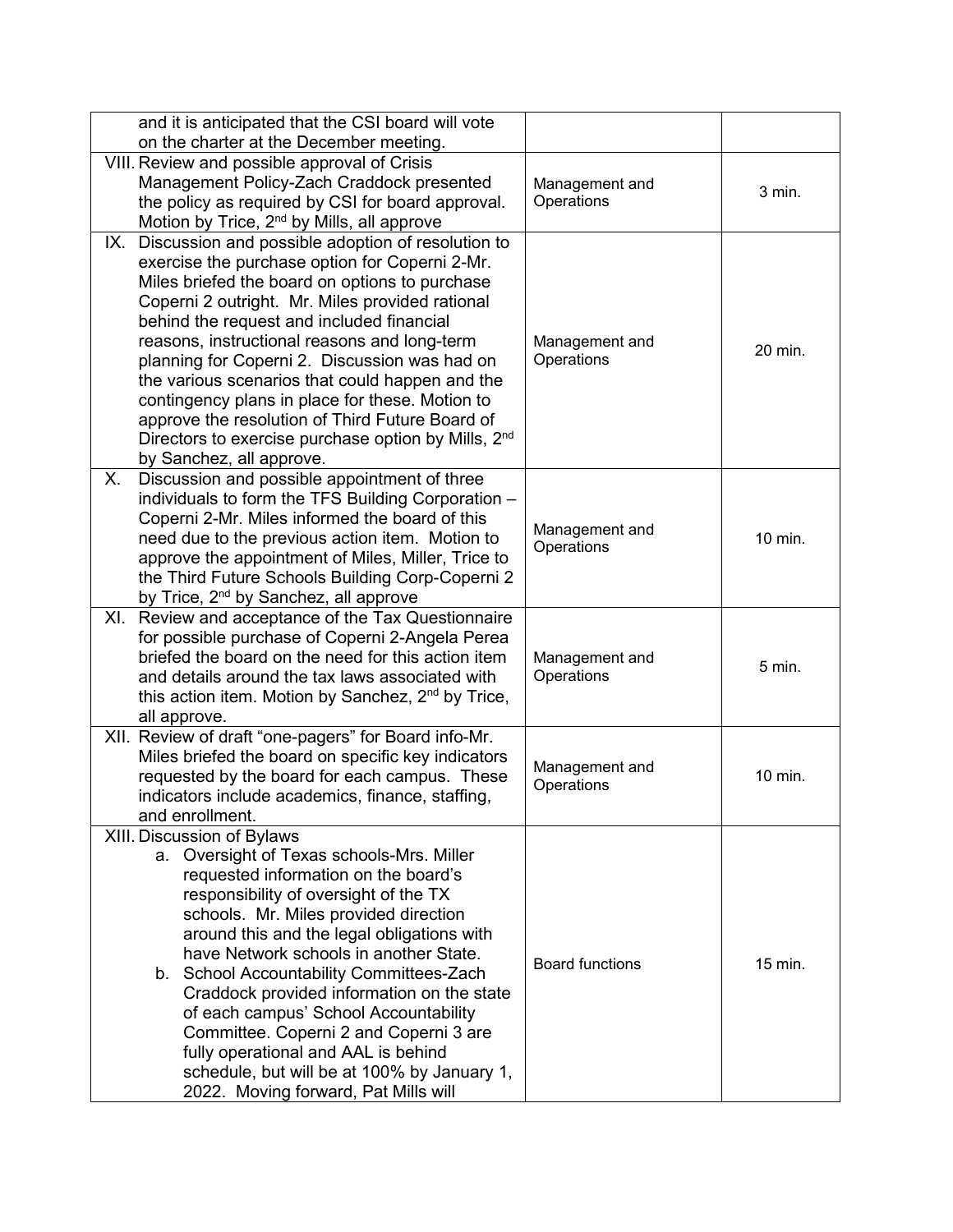| coordinate/collaborate with Craddock on<br>monitoring and updates.                                                 |                |                    |
|--------------------------------------------------------------------------------------------------------------------|----------------|--------------------|
| XIV. Board succession plan-Request and approval to<br>postpone this to the next scheduled board<br>meeting.        | Board planning | $15 \text{ min}$ . |
| XV. Travel to Odessa - 24 January-Update on this<br>plan. Trice, Sanchez, and Mills are confirmed at<br>this time. | Board planning | $5 \text{ min}$ .  |
| XVI. Adjourn-meeting adjourned at 11:52                                                                            | Other          | 1 min.             |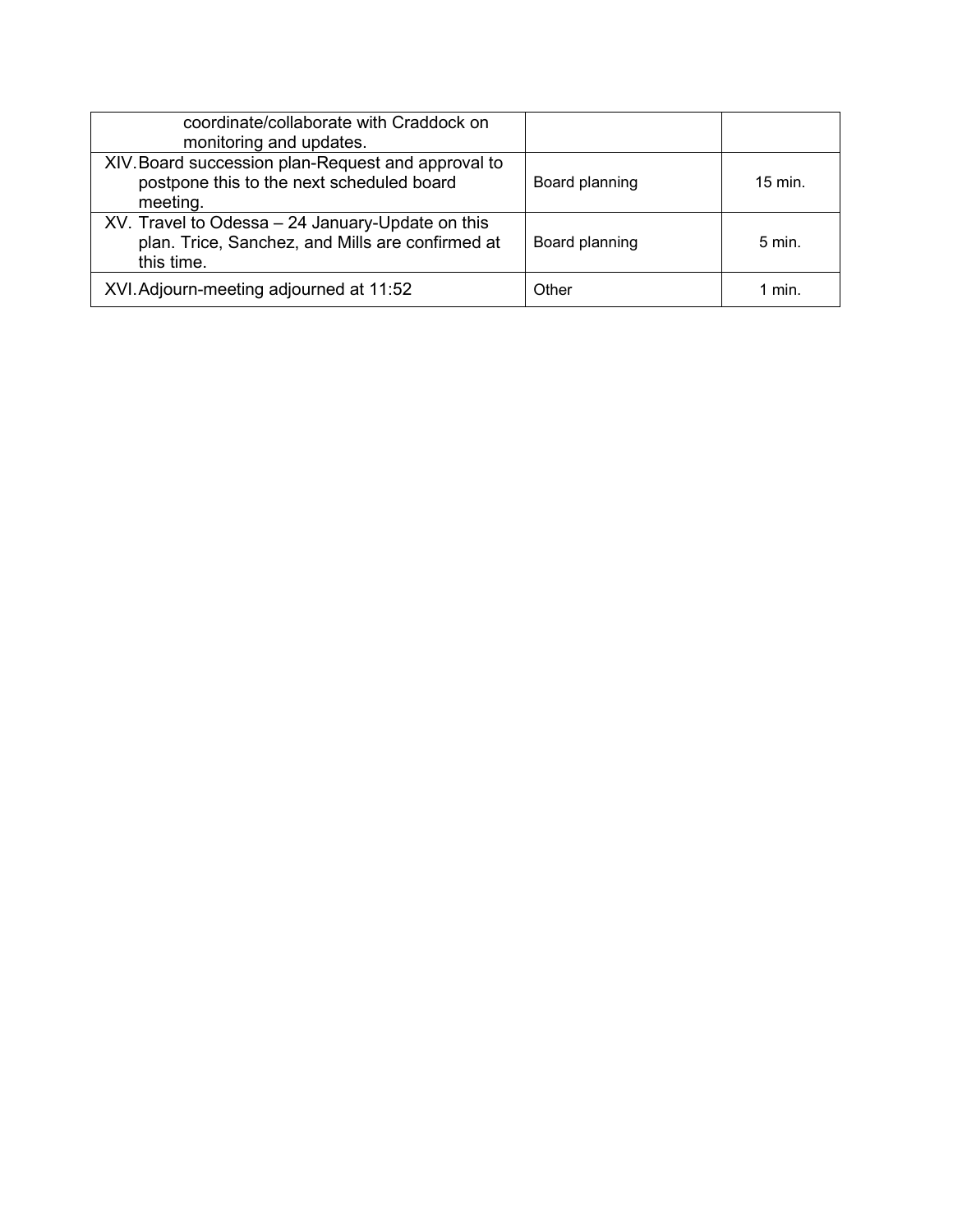

# **TFS Board Meeting Agenda – 16 Dec 2021**

### **10:00 a.m. to 11:30 a.m. – Zoom Meeting**

**<https://zoom.us/j/91237488613>**

| <b>TFS Board Agenda</b> |                                                                                                                                                                                                                                                                             |                              |                                 |
|-------------------------|-----------------------------------------------------------------------------------------------------------------------------------------------------------------------------------------------------------------------------------------------------------------------------|------------------------------|---------------------------------|
|                         | <b>Agenda Item</b>                                                                                                                                                                                                                                                          | <b>Time Use Tracker</b>      | <b>Estimated</b><br><b>Time</b> |
| L.                      | Call to Order                                                                                                                                                                                                                                                               | Other                        | $1$ min.                        |
| Ш.                      | <b>Public Comments</b>                                                                                                                                                                                                                                                      | Synergy and Teamwork         | up to 30 min.                   |
| III.                    | Consent Agenda<br>a. Approval of agenda<br>b. Approval of minutes for 18 Nov 2021                                                                                                                                                                                           | <b>Systems and Processes</b> | $1$ min.                        |
|                         | IV. Overview and discussion of the possible<br>purchase of Coperni 2, including sources and<br>uses of funds                                                                                                                                                                | Finance                      | 20 min.                         |
| V.                      | Review and possible approval of:<br>a. Resolution to purchase Coperni 2<br>b. Lease agreement with TFS-C2 Building<br>Corporation<br><b>Tax Certificate</b><br>$\mathbf{C}$<br>d. Bond Purchase Agreement<br>e. Due Diligence Policy<br><b>Continuing Disclosure Policy</b> | Finance                      | $5 \text{ min}$ .               |
| VI.                     | Review of other documents related to the<br>purchase of Coperni 2<br>a. Indenture of Trust<br>b. Loan and Security Agreement<br>Deed of Trust<br>$C_{n}$<br>d. Preliminary Limited Offering Memorandum                                                                      | Finance                      | $5 \text{ min}$ .               |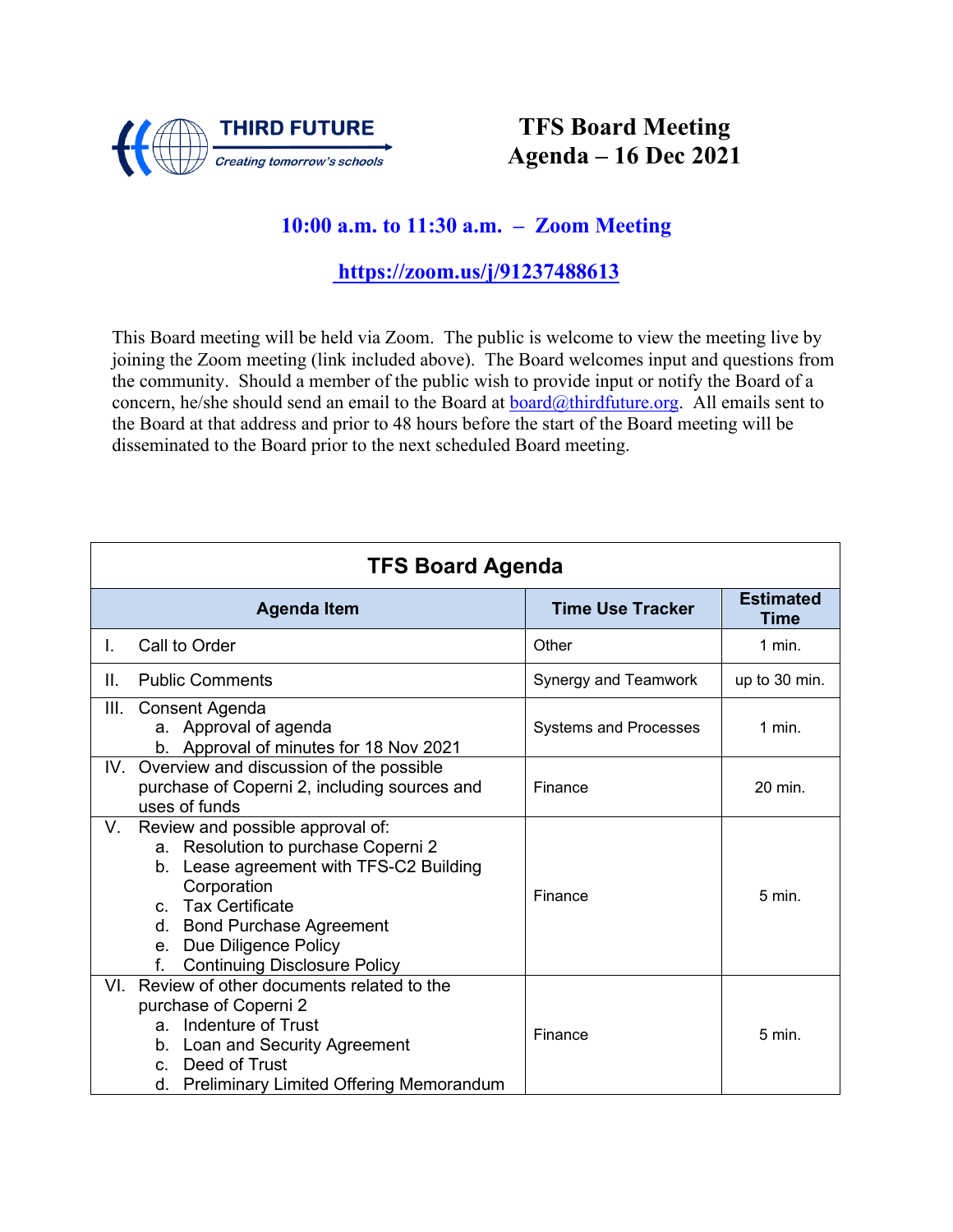| be fully staffed prior to the start of the school<br>year.                                                                                                           |                              |          |
|----------------------------------------------------------------------------------------------------------------------------------------------------------------------|------------------------------|----------|
| IX. 2:29 pm: Updates<br>Vaccinations<br>$a_{-}$<br>b. Enrollment<br>c. Board and Council Retreat, scheduled<br>for Saturday, 5 June.<br><b>Board elections</b><br>d. | Management and<br>operations | $10$ in. |
| $X.$ 2:45 pm: Adjourn                                                                                                                                                | Other                        | 1 min.   |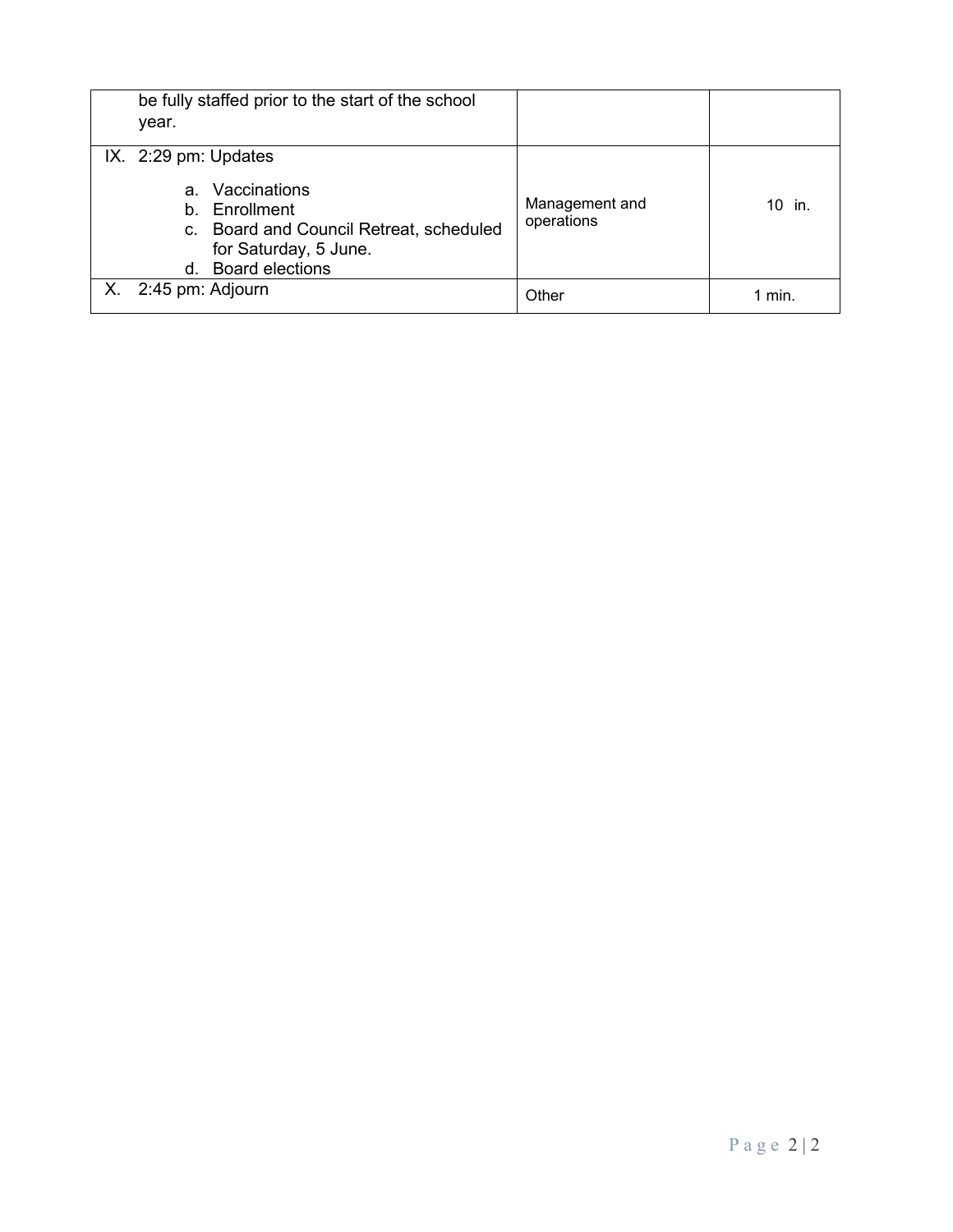

## **TFS Board Meeting Meetings – 16 Dec 2021**

### **10:00 a.m. to 11:30 a.m. – Zoom Meeting**

#### **<https://zoom.us/j/91237488613>**

This Board meeting will be held via Zoom. The public is welcome to view the meeting live by joining the Zoom meeting (link included above). The Board welcomes input and questions from the community. Should a member of the public wish to provide input or notify the Board of a concern, he/she should send an email to the Board at **board@thirdfuture.org**. All emails sent to the Board at that address and prior to 48 hours before the start of the Board meeting will be disseminated to the Board prior to the next scheduled Board meeting.

#### **Attendance: Pat Mills, Rachel Trice, Jenn Miller, Mary Lindimore, Kim Cawthorn, Jessica Lopez, Hester Parrot, Angela Perea, Zach Craddock, Mike Miles**

| <b>TFS Board Agenda</b> |                                                                                                                                                                                                                                                                                                                                                                                                                                                                                                                                                                                                                                                                                                                                           |                              |                          |
|-------------------------|-------------------------------------------------------------------------------------------------------------------------------------------------------------------------------------------------------------------------------------------------------------------------------------------------------------------------------------------------------------------------------------------------------------------------------------------------------------------------------------------------------------------------------------------------------------------------------------------------------------------------------------------------------------------------------------------------------------------------------------------|------------------------------|--------------------------|
|                         | <b>Agenda Item</b>                                                                                                                                                                                                                                                                                                                                                                                                                                                                                                                                                                                                                                                                                                                        | <b>Time Use Tracker</b>      | <b>Estimated</b><br>Time |
| L.                      | Call to Order-meeting called to order at 10:16                                                                                                                                                                                                                                                                                                                                                                                                                                                                                                                                                                                                                                                                                            | Other                        | $1$ min.                 |
| Ш.                      | Public Comments-no public comments were<br>submitted                                                                                                                                                                                                                                                                                                                                                                                                                                                                                                                                                                                                                                                                                      | Synergy and Teamwork         | up to 30 min.            |
| III.                    | Consent Agenda<br>a. Approval of agenda<br>b. Approval of minutes for 18 Nov 2021<br>c. Motion by Lindimore, $2^{nd}$ by Mills, all<br>approve                                                                                                                                                                                                                                                                                                                                                                                                                                                                                                                                                                                            | <b>Systems and Processes</b> | $1$ min.                 |
|                         | IV. Overview and discussion of the possible<br>purchase of Coperni 2, including sources and<br>uses of funds-Mr. Miles discussed the financial<br>work that has been done in the effort to purchase<br>Coperni 2. All legal/financial documents have<br>been reviewed by attorneys for accuracy and<br>clarity. The total value is 6.515 million of the<br>school and all associated land and buildings. The<br>purchase of the building would result in savings<br>due to the new rates. This would allow for<br>Coperni 2 to be a viable school and account for<br>current, and growing, enrollment and contribute to<br>Network costs. Motion to approve the finance<br>resolution by Lindimore, 2 <sup>nd</sup> by Mills, all approve | Finance                      | 20 min.                  |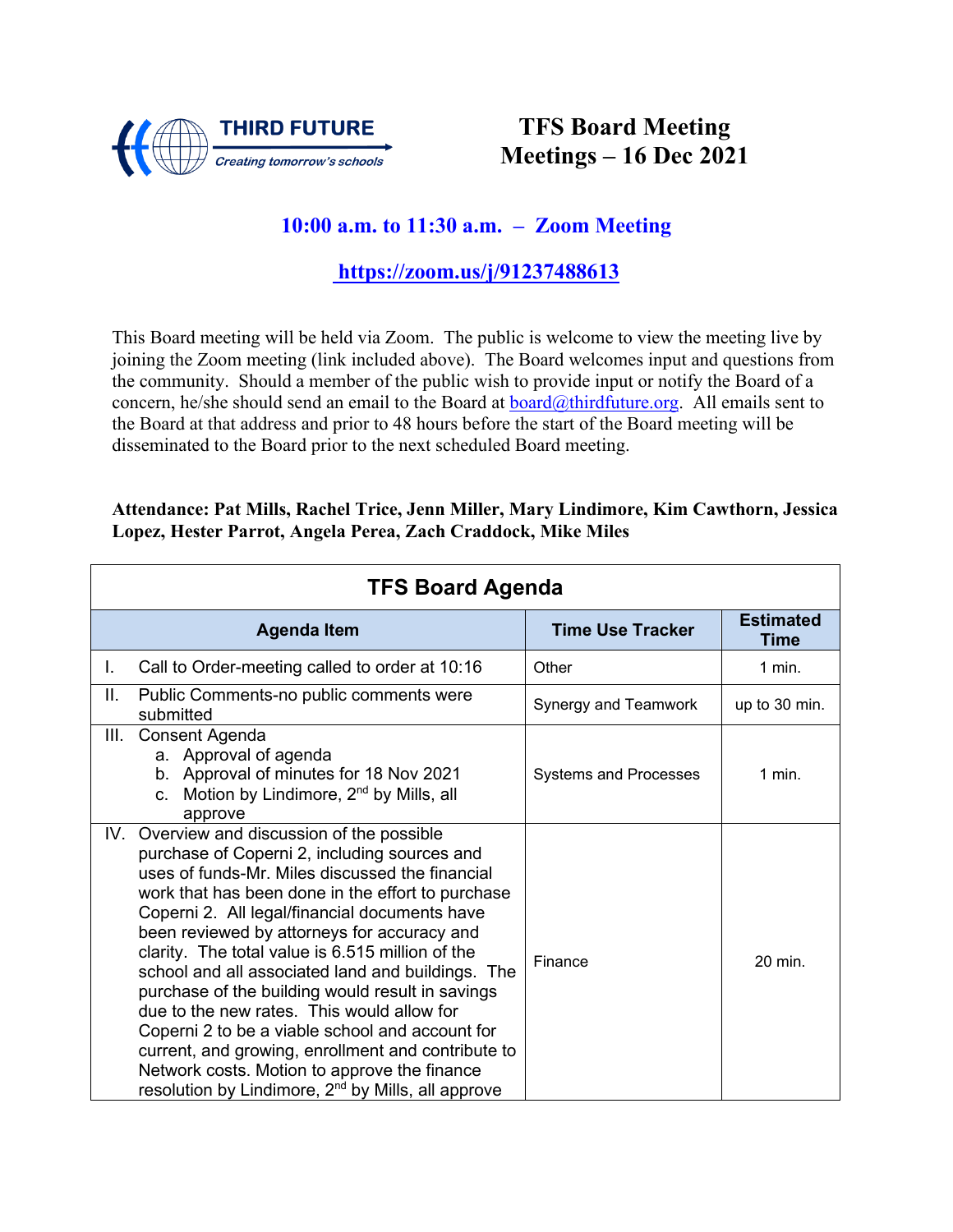| Review and possible approval of:<br>V.<br>a. Resolution to purchase Coperni 2<br>b. Lease agreement with TFS-C2 Building<br>Corporation<br>c. Tax Certificate<br>d. Bond Purchase Agreement<br>e. Due Diligence Policy<br>f.<br><b>Continuing Disclosure Policy</b>                                                                                                                                   | Finance | $5 \text{ min}$ . |
|-------------------------------------------------------------------------------------------------------------------------------------------------------------------------------------------------------------------------------------------------------------------------------------------------------------------------------------------------------------------------------------------------------|---------|-------------------|
| VI. Review of other documents related to the<br>purchase of Coperni 2<br>a. Indenture of Trust<br>b. Loan and Security Agreement<br>c. Deed of Trust<br>d. Preliminary Limited Offering Memorandum                                                                                                                                                                                                    | Finance | $5 \text{ min}$ . |
| VII. Budget amendments update-Angela Perea<br>briefed the board on current progress on the<br>amended budgets. Coperni 2 is looking pretty<br>good. Coperni 3 has exceeded enrollment. AAL<br>did not make enrollment goals, but is looking<br>good financially due to adjustments during the<br>school year. The financial forecast is looking<br>good and full budgets will be reviewed in January. | Finance | 10 min.           |
| VIII. Signing of documents-Will occur outside of the<br>board meeting.                                                                                                                                                                                                                                                                                                                                | Other   | 10 min.           |
| IX. Adjourn-motion to adjourn by Cawthorn, 2 <sup>nd</sup> by<br>Mills, all approve at 10:36                                                                                                                                                                                                                                                                                                          | Other   | 1 min.            |

The Board meeting of the TFS-C2 Building Corporation follows.

| <b>TFS-C2 Building Corporation Board Agenda</b>                                                                                                                                                                                                                                                   |                              |                                 |  |
|---------------------------------------------------------------------------------------------------------------------------------------------------------------------------------------------------------------------------------------------------------------------------------------------------|------------------------------|---------------------------------|--|
| <b>Agenda Item</b>                                                                                                                                                                                                                                                                                | <b>Time Use Tracker</b>      | <b>Estimated</b><br><b>Time</b> |  |
| Call to Order                                                                                                                                                                                                                                                                                     | Other                        | $1$ min.                        |  |
| Approval of agenda<br>Ш.                                                                                                                                                                                                                                                                          | <b>Systems and Processes</b> | 1 min.                          |  |
| Review and possible approval of:<br>III.<br>a. Resolution to purchase Coperni 2<br>b. Loan and Security Agreement<br>Lease Agreement<br>C.<br>Deed of Trust<br>d.<br>e. Preliminary Limited Offering Memorandum<br><b>Continuing Disclosure Agreement</b><br><b>Bond Purchase Agreement</b><br>g. | Finance                      | $5$ min.                        |  |